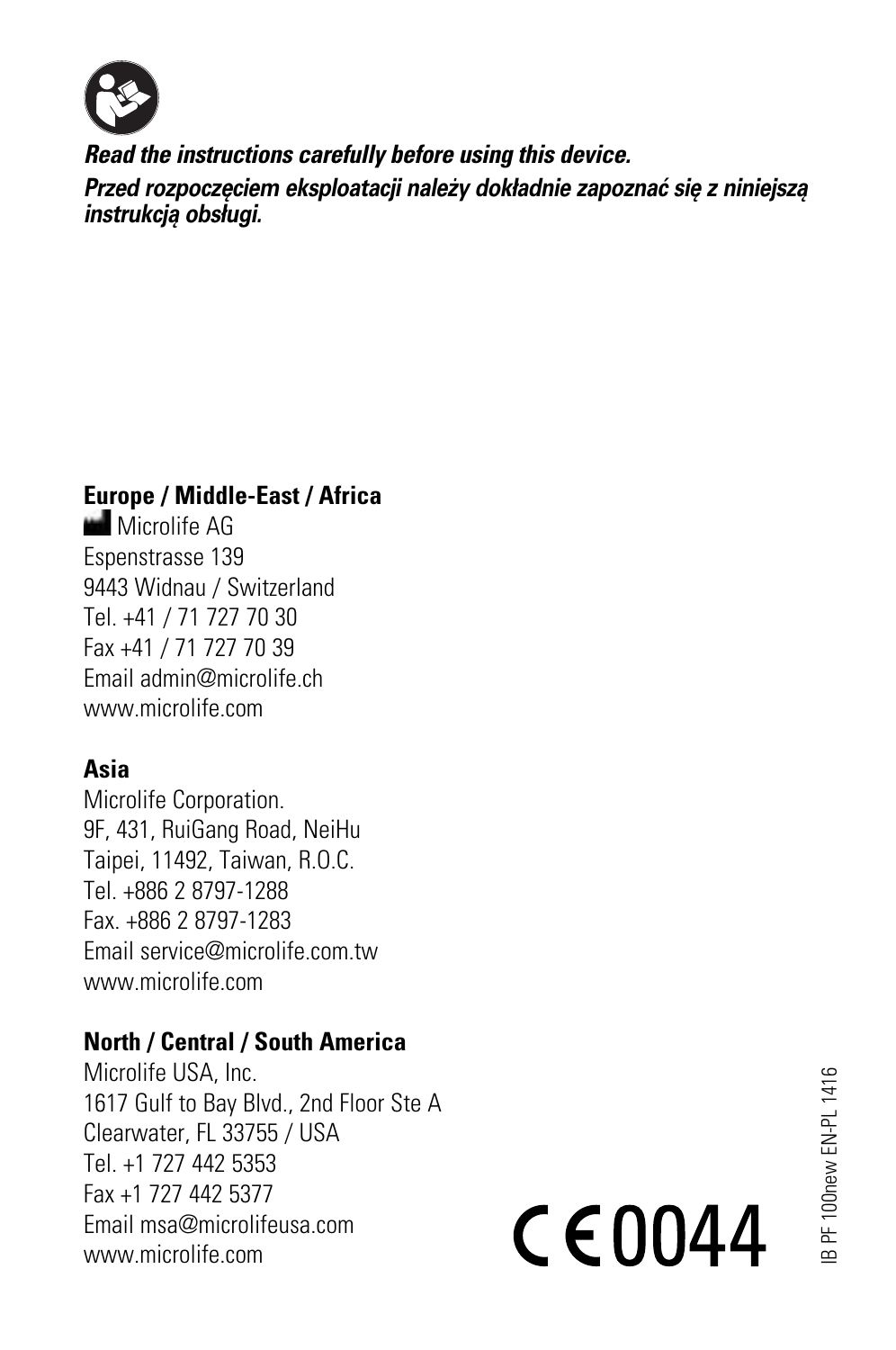

# **Microlife PF 100**

# **Electronic Asthma Monitor EN**

Instruction Manual (1-15)

**Elektroniczny aparat do kontrolowania objawów astmy PL**Instrukcja używania (16-31)



microlife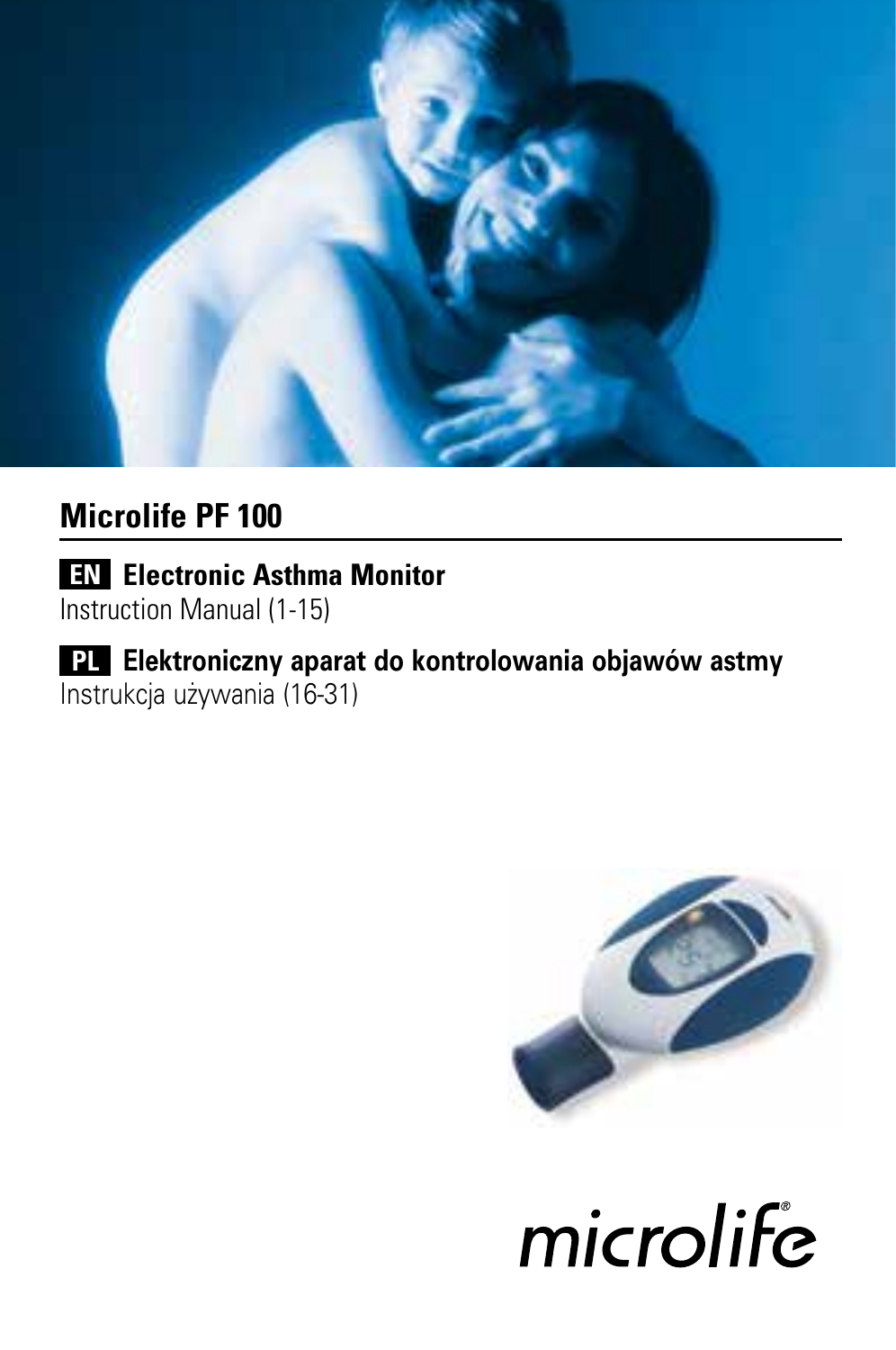# **Electronic Asthma Monitor**

Instruction Manual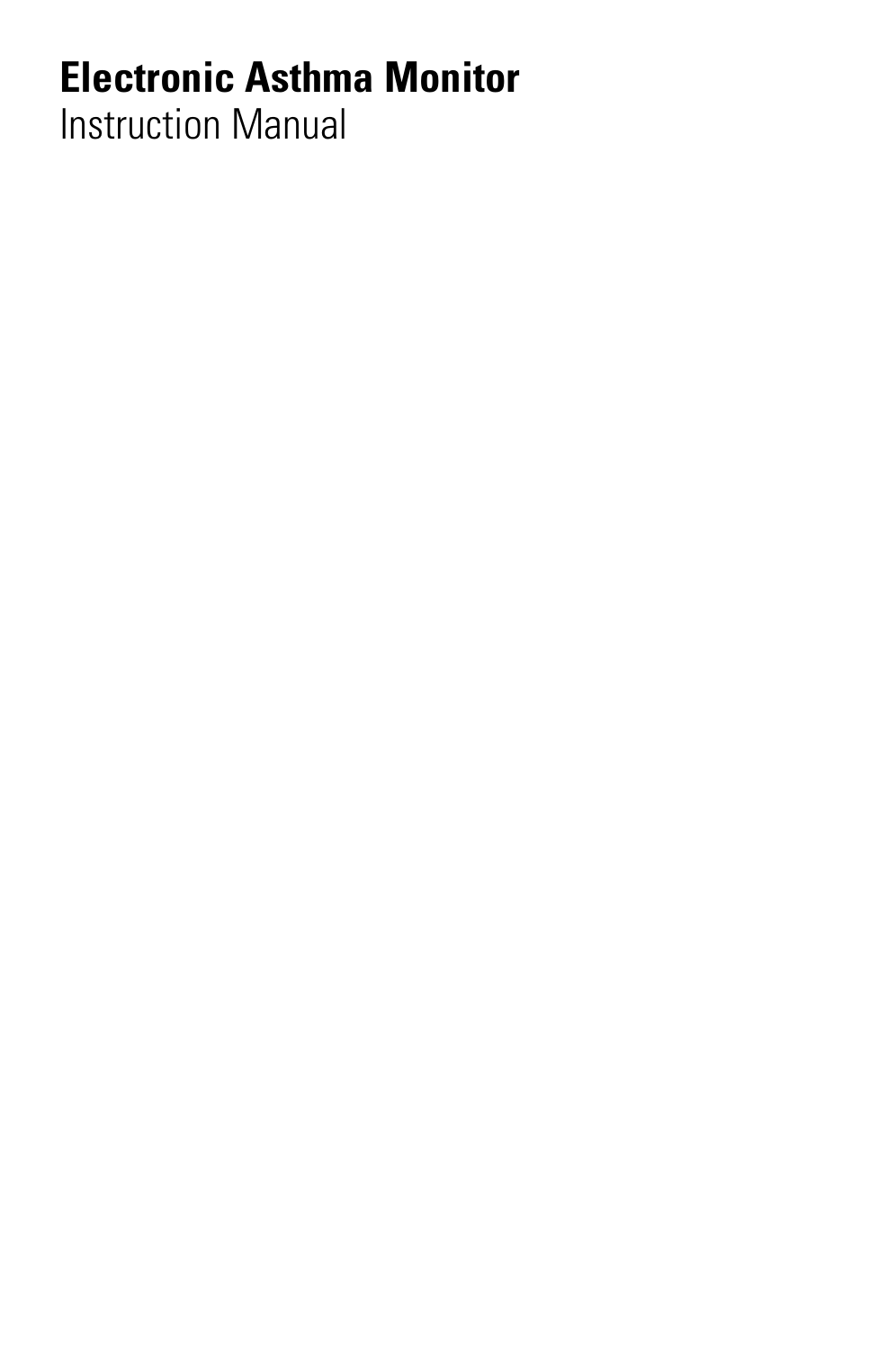# **1. Introduction**

# **2. Your Microlife Asthma Monitor**

# **3. Preparation for your first measurement**

- 3.1. Inserting the Batteries
- 3.2. Setting Date and Time

# **4. Carrying out a Measurement**

**5. Important Information for Measurement and Control of your Peak Flow Values**

# **6. Self-Assessment with the Traffic Light Scheme**

# **7. Cleaning and Disinfecting**

- 7.1. Cleaning / Disinfecting the Mouthpiece
- 7.2. Cleaning / Disinfecting the Measuring Tube
- 7.3. Cleaning the Main Unit

# **8. Memory Handling**

- **9. Printing Data with the Microlife Diagnostic Printer**
- **10. Analysing Data using Computer Interface**
- **11. Messages / Malfunctions / Errors**

# **12. Battery Replacement**

**13. Care and Safety Information**

# **14. Guarantee**

# **15. Technical Specifications**

**16. www.microlife.com**

**EN**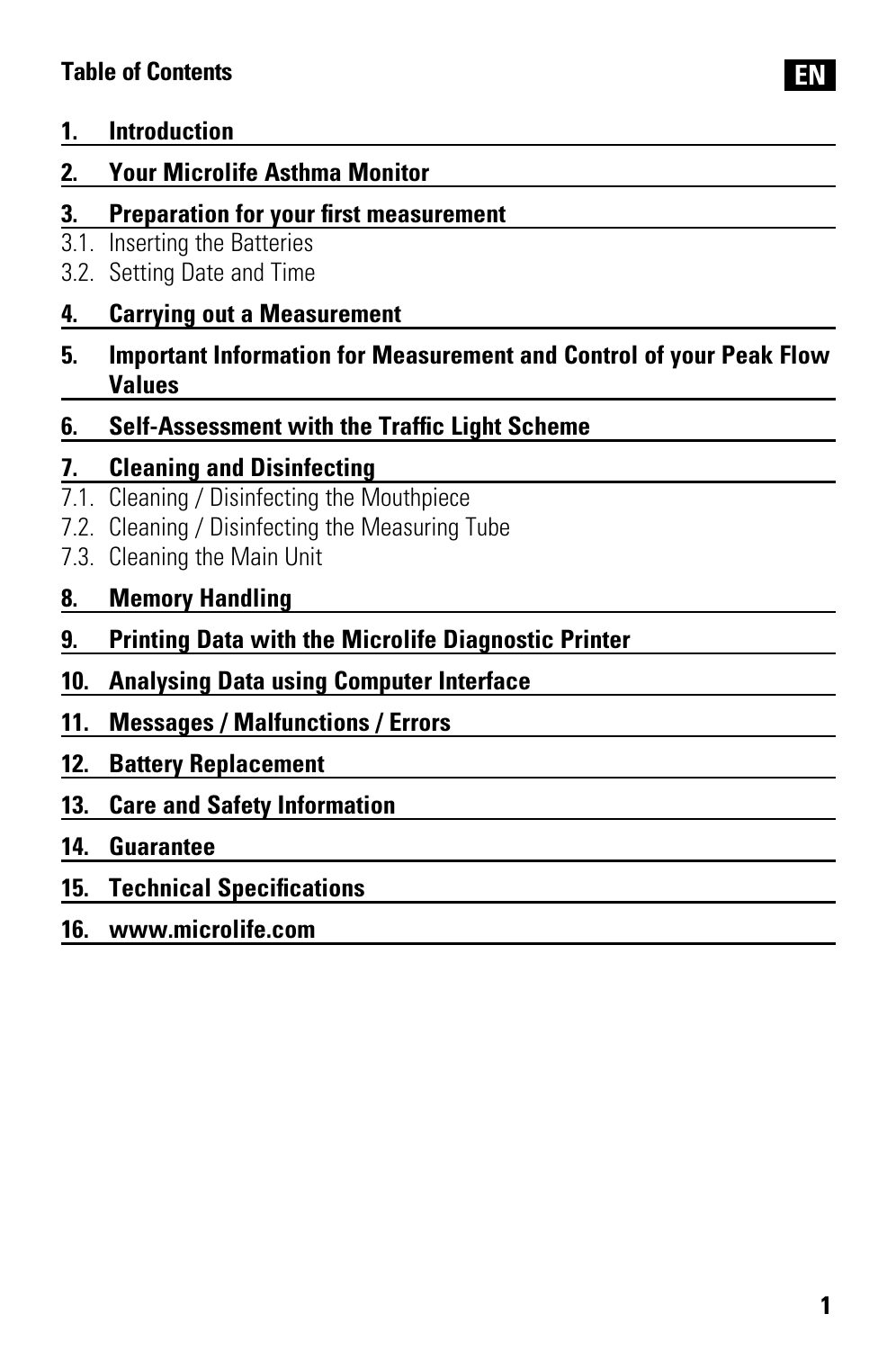### **1. Introduction**

Your new Microlife Monitor is a high quality medical device that measures your maximum possible exhalation which is called «**peak flow**» (referred to in medical terms as PEF - Peak Expiratory Flow).

Regular monitoring of your peak flow is extremely useful for controlling diseases of the airways such as asthma or chronic bronchitis. After the peak flow result is shown, a further value (for FEV1) will then be indicated. This value is also of interest for your doctor.

The measurements can be performed on your own, because the Microlife Monitor is very simple to use. It is as suitable for children in the pre-school age as for the elderly.

Because the device has an automatic memory of 240 data entries, you do not need to note the values down; simply take the device with you the next time you visit your doctor. The device can be connected to a computer, and the values can be analysed by using the Microlife Asthma analyser software program. Alternatively, the values can be printed out with the small Microlife Diagnostic Printer (optional accessory).

Read through this instruction manual carefully before using the device and then keep it in a safe place.

### **2. Your Microlife Asthma Monitor**



The illustration shows the Microlife Asthma Monitor

# **3. Preparation for your first Measurement**

Before your first use we recommend that you disinfect the mouthpiece as explained in this manual.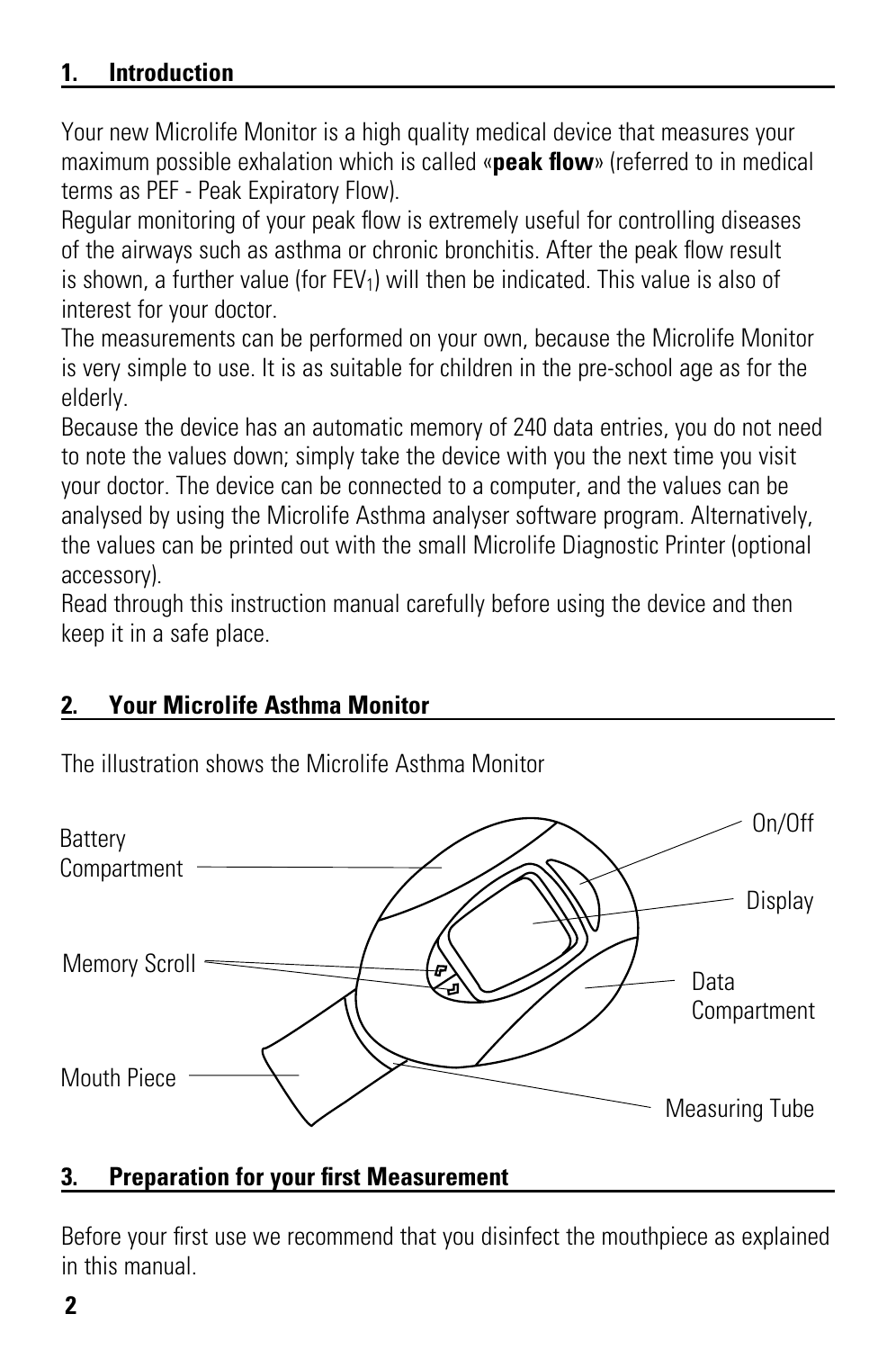# **3.1. Inserting the Batteries**

- 1. Please open the Battery Compartment from underneath and insert the two batteries (1.5 V, size AAA).
- 2. Please watch the polarity as indicated by the symbols in the compartment.





# **3.2. Setting Date and Time**

The monitor automatically records the time and date of each measurement. After new batteries have been inserted, the time/date display shows the following setting: year: 2002; day 01, month 01 and time 00:00 o'clock.

You must then re-enter the date and current time. To do this, proceed as follows (Example: Entering 15th June 2002, 09:50 o'clock):

- 1. Please open the Data Compartment from underneath at the position of the data symbol indication.
- 2. Press the small time switch next to the clock symbol with a pen and «2002» starts blinking; release the switch.
- 3. Using the two arrow keys on the front of the monitor you can decrease (left arrow button) or increase (right arrow button) the number. Release the arrow button when the correct number is reached.



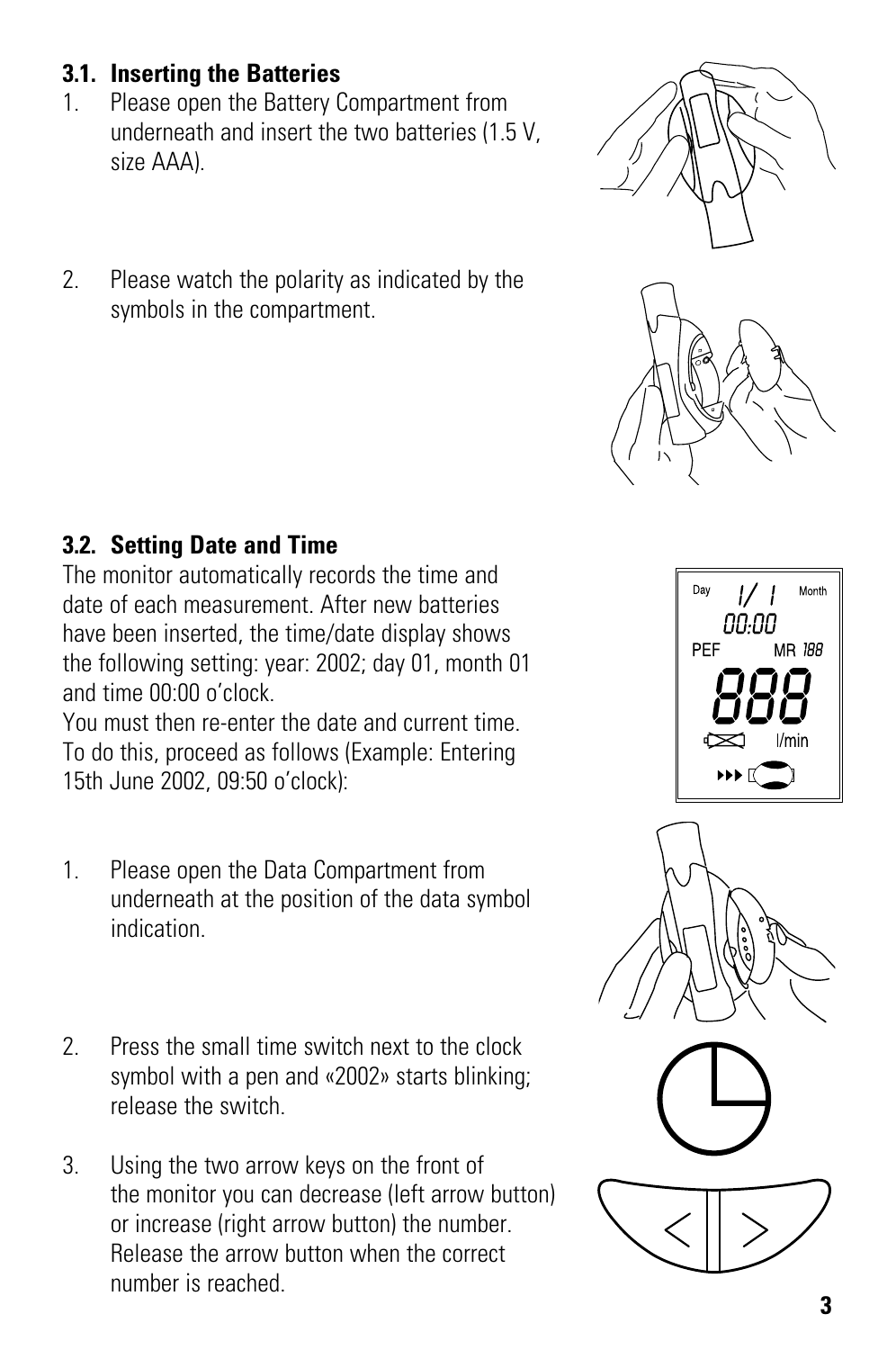- 4. Press the time switch again to confirm the year setting and move to the month setting. The month digits blink.
- 5. The current month can now be entered by pressing the arrow button. (Example: pressing 5 times the right arrow button advances to 06 for June)
- 6. Press the time switch again to confirm the month setting and move to the day setting. The day digits blink.
- 7. The current day can now be entered by pressing the arrow button. (Example: pressing 14 times the right arrow button advances to 15 for 15th June)
- 8. Press the time switch again to confirm the day setting and move to the hour setting. The hour digits blink.
- 9. The current hour can now be entered by the arrow button. (Example: pressing 9 times the right arrow button moves to 09 for 09 o'clock)
- 10. Press the time switch again to confirm the hour setting and move to the minute setting. The minute digits will now blink.
- 11. The current minutes can now be entered by pressing the arrow button. (Example: pressing 9 times on the left arrow button moves to 50 for 09:50 o'clock).
- 12. Press the time switch again to confirm all settings. Date and time are now stored, the clock starts running and the monitor switches to **«ready»** state condition which enable your first measurement.



 $28/5$ 



13. Close the data compartment.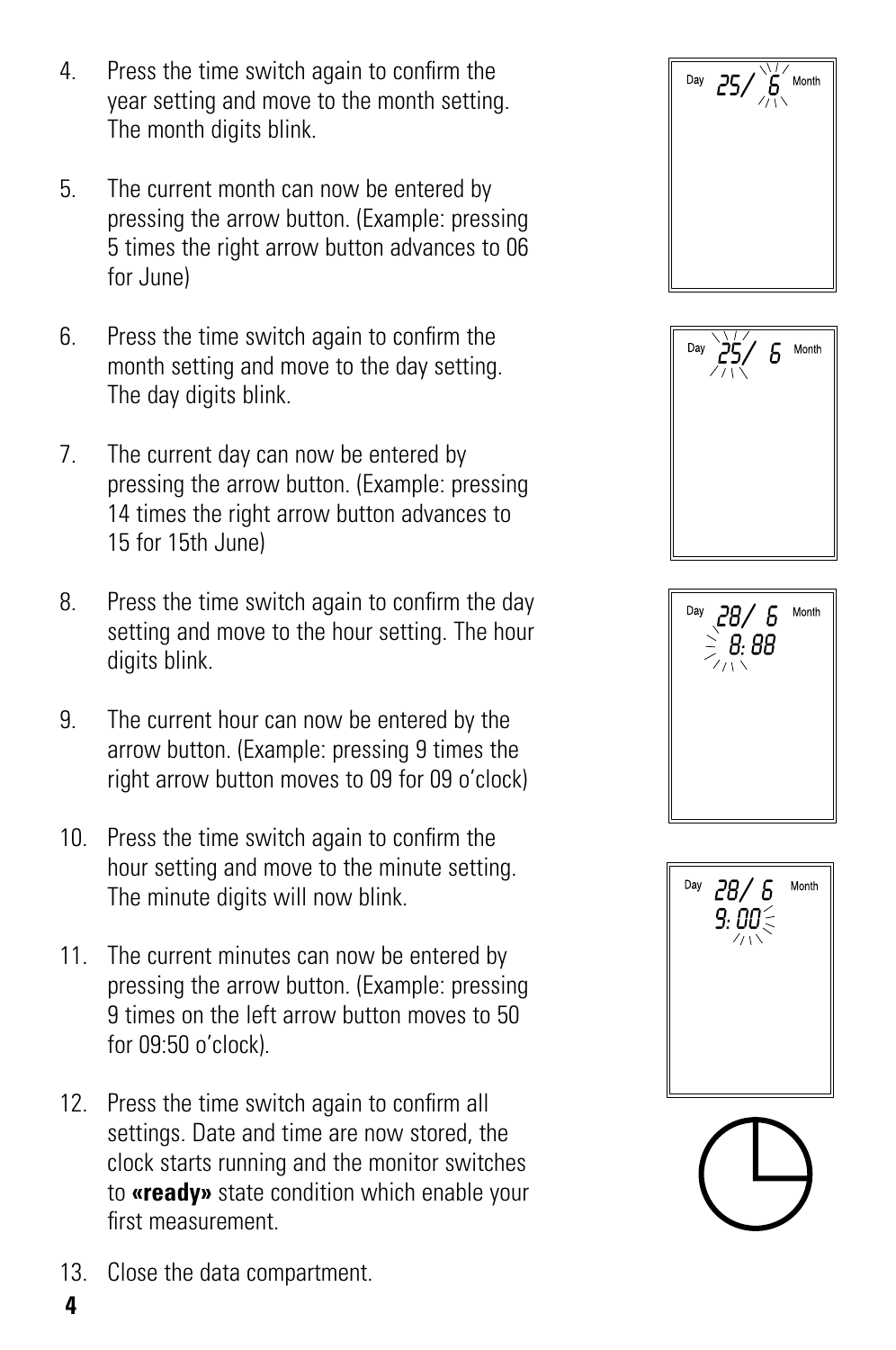# **Please note:**

- If you hold down the arrow key for more than 2 seconds it speeds up.
- Date /time can also be set easily from computer when you run the Microlife Asthma Analyser Software.

# **4. Carrying out a Measurement**

- **When different people use this meter their individual readings cannot be assigned to different users when the data is stored.**
- **If time/date is not set, measurements can not be performed.**<br>• If another person intends to use the device permanently, all data fr
- If another person intends to use the device permanently, all data from the previous user should be erased as explained in this manual.
- In case another user has already used the monitor, we recommend disinfecting the measuring tube as explained in this manual. In this case we also recommend that each user uses a new mouthpiece. Extra mouthpieces can be ordered through your Microlife dealer.
- 1. Press the ON/OFF button to turn the monitor on. At first, the last result of the memory is shown («0» if there are not yet data) and then the device indicates «READY» for a measurement by two short beeps and blinking arrows.
- 2. You can perform the measurement while standing or sitting upright. For better comparison of your data you should always perform the measurement in a similar position.
- 3. Hold the monitor with both hands on the two rubber areas (compartments).
- 4. Inhale completely and hold your breath for a moment.
- 5. Cover the mouthpiece tightly with your lips.
- 6. Blow into the measuring tube as hard and as fast as you can.



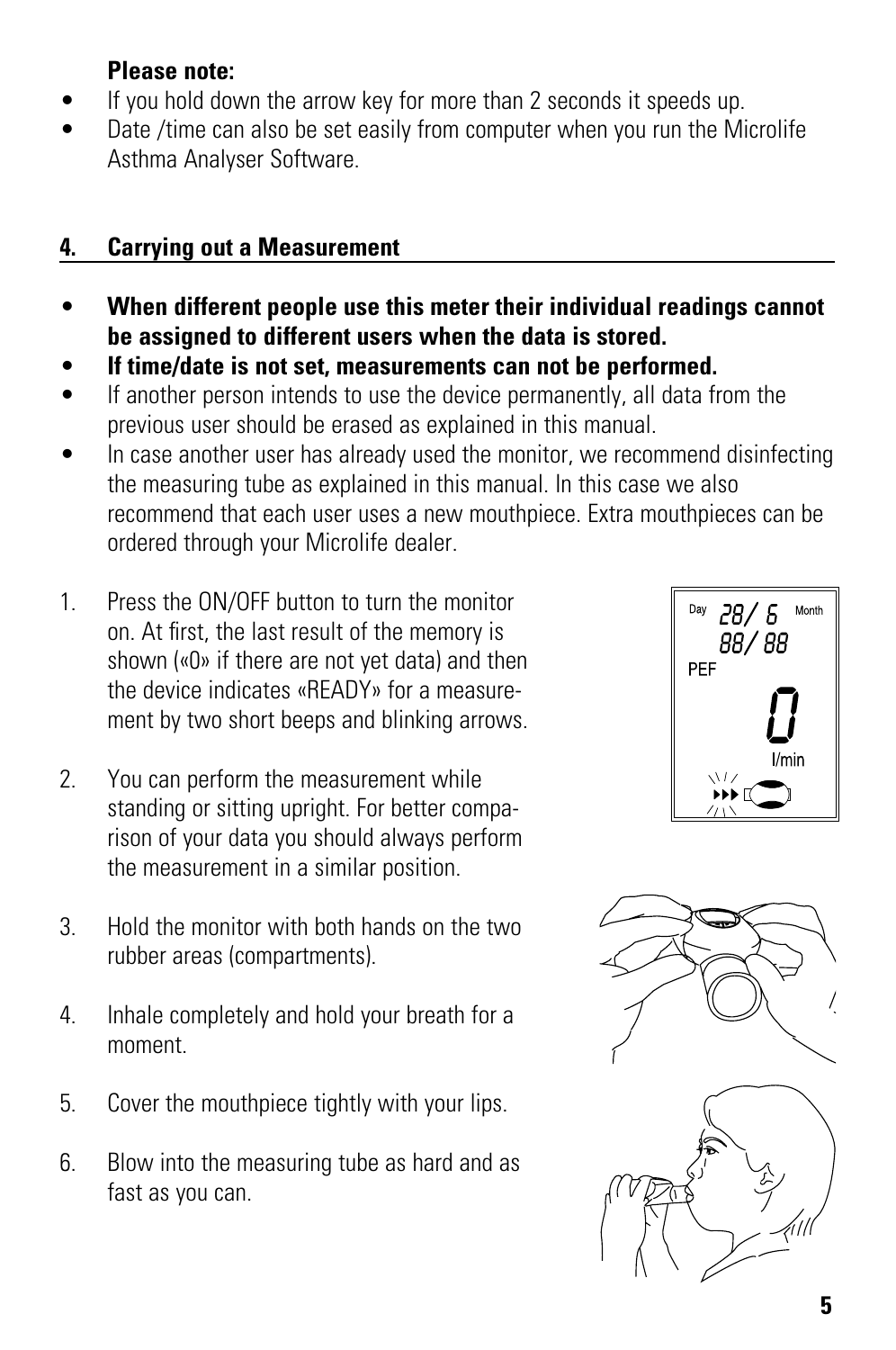- 7. A long beep confirms that the result is recorded. The peak flow value is displayed for about 3 seconds, then the  $FFV_1$  is shown. Afterwards the monitor is ready for a new measurement which is indicated by two short beeps.
- 8. It is recommended to perform three or more measurements sequentially. Please note that the monitor only saves the highest reading from switching the device on until switching it off.
- 9. After each measurement, at first the actual reading is shown in the display and then it switches automatically to the highest reading of your current measurement session.
- 10. Press the ON/OFF button to switch the monitor off. Before the monitor switches off the highest value and its related memory position «MR xx» is displayed.
- 11. Store the monitor in a clean and dust free place.

# **Traffic light indicator on the device**

After the measurement, a small arrow in the display will indicate if the reading is in the green, yellow or red range.

500 l/min is defined as reference value.

If a reading is above 80% (> 400 l/min) of the reference value, it will be indicated in the green range. A reading in the yellow range indicates a reading between 60% and 80% (300 l/min - 400 l/min) of the reference value. A reading in the red range indicates a reading below 60% (< 300 l/min) of the reference value.

It would be best to determine the area limits together with your physician and when required these ranges can be set manually within the software.

# **5. Important Information for Measurement and Control of your values**

It is necessary to keep regular control of your peak flow values. Doctors generally



<sub>ow</sub> ק ∕ <sub>P</sub>p

 $R.10$ 

EEV1



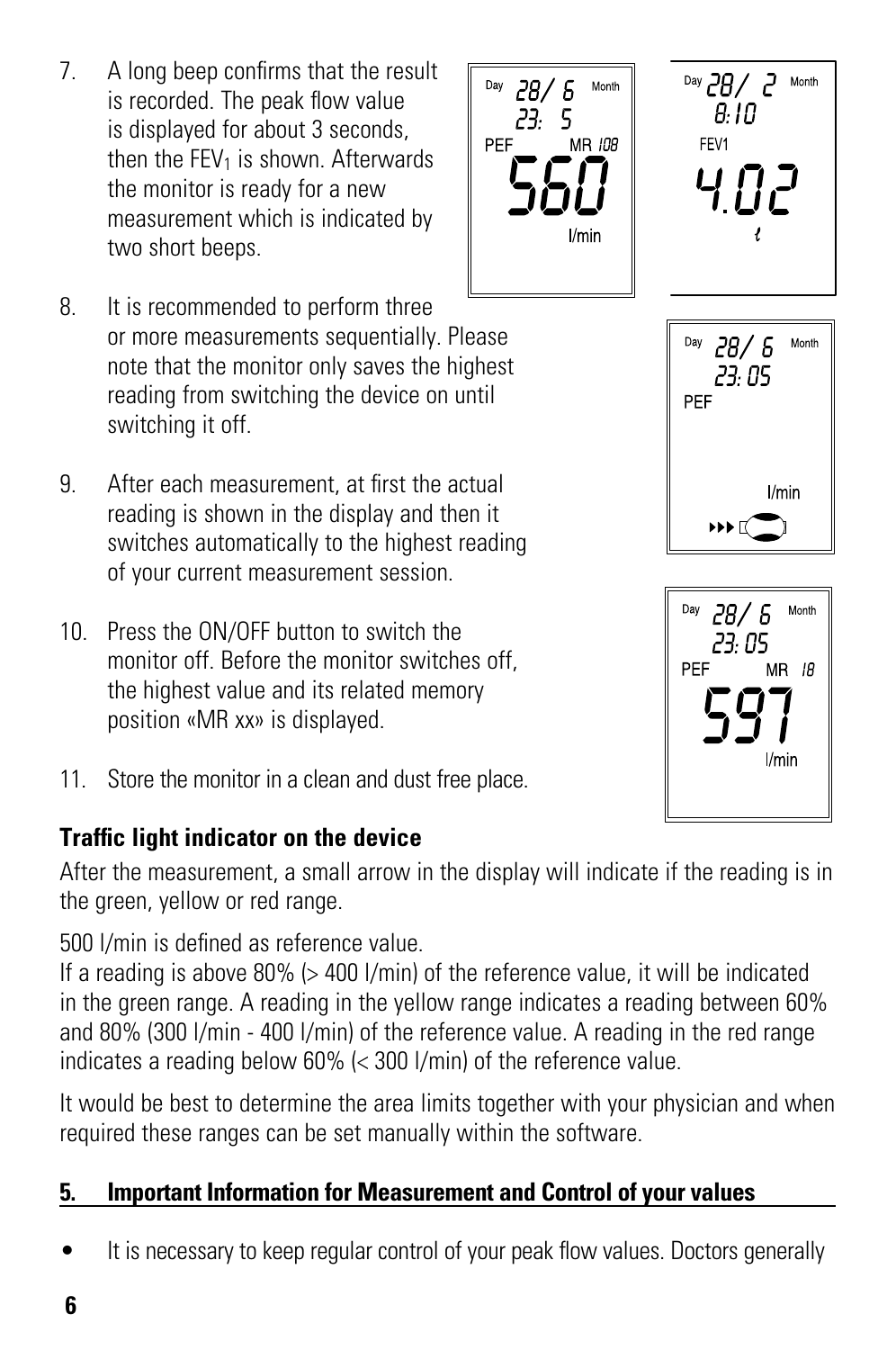recommend taking one measurement in the morning and one in the evening, every day, normally before inhaling your prescribed medication. Carry out additional measurements whenever you feel unwell or perceive shortness of breath.

- Your doctor is only interested in the highest peak flow value that you can achieve during a measurement session. Please repeat the measurements until you feel you have got the best possible result for the moment. Take care to have sufficient relaxation between measurements. In case of poorer results at each successive measurement session talk to your doctor. It may be a sign of instable asthma.
- **Please note that asthma attacks are indicated in advance by low peak flow values before you feel it! Please contact your doctor in cases such as these. Also do so if you have signs and symptoms such as chest tightness, shortness of breath coughing or wheezing.**
- **Self-measurement means control, not diagnosis or treatment. In any event, please be sure to discuss your measured values with your doctor. Your doctor will also explain which values are normal for you.**
- You should never alter the dosages of any medication without talking to your doctor.
- Please note that the device stores up to 240 measured values with date and time. **When the memory is full, the oldest values are automatically erased! Make sure you visit your doctor in time to analyse your data.**
- Please confirm that date and time settings are always actual.
- The performance of the monitor can be affected by extremes of temperature and humidity. Please refer to «technical specifications» for details.

# **6. Self-Assessment with the Traffic Light Scheme**

The so-called «traffic light scheme» allows you to self-assess your measured values and the course of your illness. This leads to an independent assessment of your illness symptoms with adjustment of your medication. If you or your physician wish to make use of this scheme, an asthma control card is enclosed with the device, on which a green, a yellow, and a red area are marked. The area limits should best be determined together with your physician and entered into the card.



| <b>Medication Plan</b> |
|------------------------|
| ۷                      |
| <b>A</b> 15            |
| . .                    |
| 1.111                  |
|                        |
| Eardsct Dectar,        |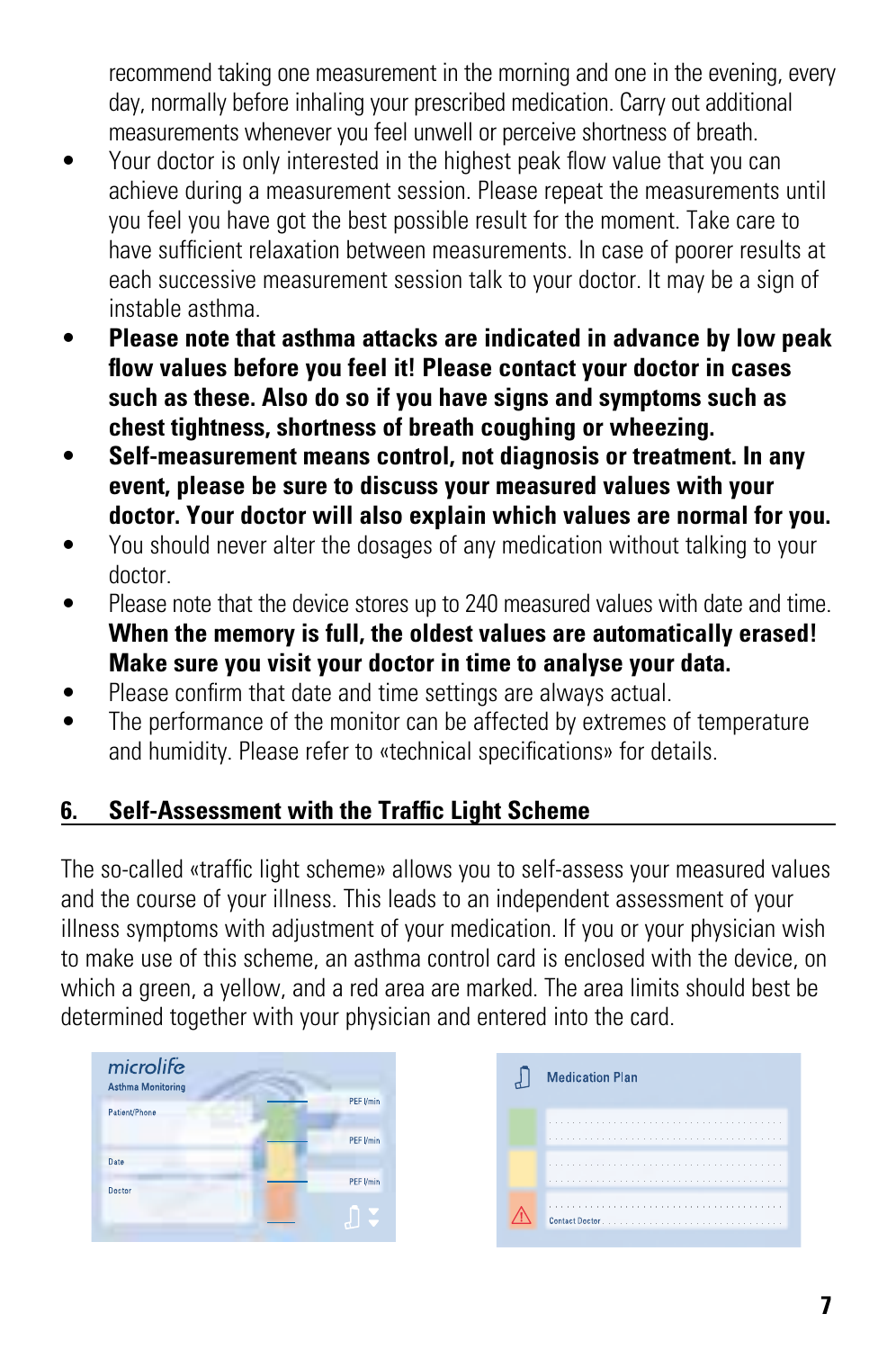# **Significance of the Traffic Light Scheme**

Green area - OK The lung disease is well under control. A higher medication dosage is not required.

Yellow area - Caution Should your measured values frequently be located in this area, increase your medication dosage as discussed with your physician.

Red area - Danger

It is dangerous if your measured values are in this area! Act as discussed with your physician or seek emergency medical treatment.

# **7. Cleaning and Disinfection**

- **7.1. Cleaning / Disinfecting the Mouthpiece** We recommend disinfecting the mouthpiece before your first use and at least once a week using the following procedure:
- 1. Disconnect the mouthpiece from the measuring tube and put it for at least 10 minutes into continuously boiling water.
- 2. Afterwards, put the mouthpiece on a fresh paper towel and let it air dry.
- 3. Reassemble the mouthpiece on the measuring tube.



• Alternatively, you can disinfect the mouthpiece by putting it into commonly available disinfecting solutions. Please carefully follow the instructions for the disinfecting solution! Make sure that it is suitable for a mouthpiece.

# **7.2. Cleaning / Disinfecting the Measuring Tube**

The performance of the monitor can be affected by spitting or coughing into the measuring tube. In this case please rinse the tube with distilled water (available at a pharmacy or drugstore). **Please do not use tapwater.**

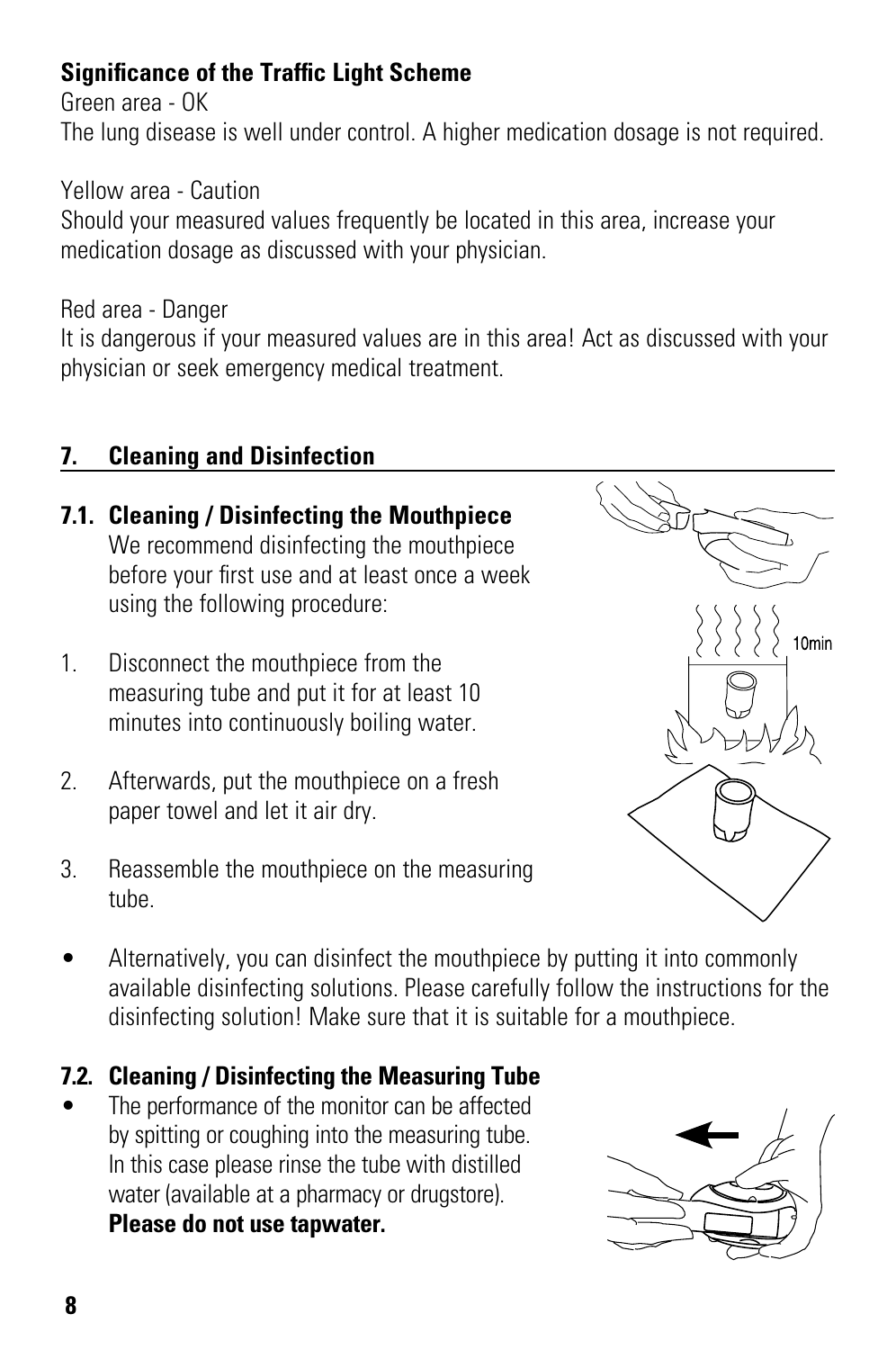- 1. Disconnect the measuring tube from the main unit by moving it in a forward direction.
- 2. Disconnect the mouthpiece from the measuring tube.
- 3. Rinse the tube in distilled water, afterwards please shake off the water and put it on a fresh paper towel for complete drying.
- In case another user has already used the monitor the measuring tube should be disinfected:
- 1. Disconnect the tube as explained above and put it into a commonly available disinfecting solution. Please carefully follow the instructions for the disinfecting solution!
- 2. Never put the measuring tube into boiling water
- 3. Reconnect the mouthpiece to the measuring tube and reassemble it back to the main unit as shown. Make sure that the tube finally «clicks» into the fixed position.
- 4. Please make sure that the measurement tube and the device stay together by confirming that the identification on tube and device is the same.

# **7.3. Cleaning the Main Unit**

Clean the main unit once a day with a clean, damp cloth. Never put the main unit into water!















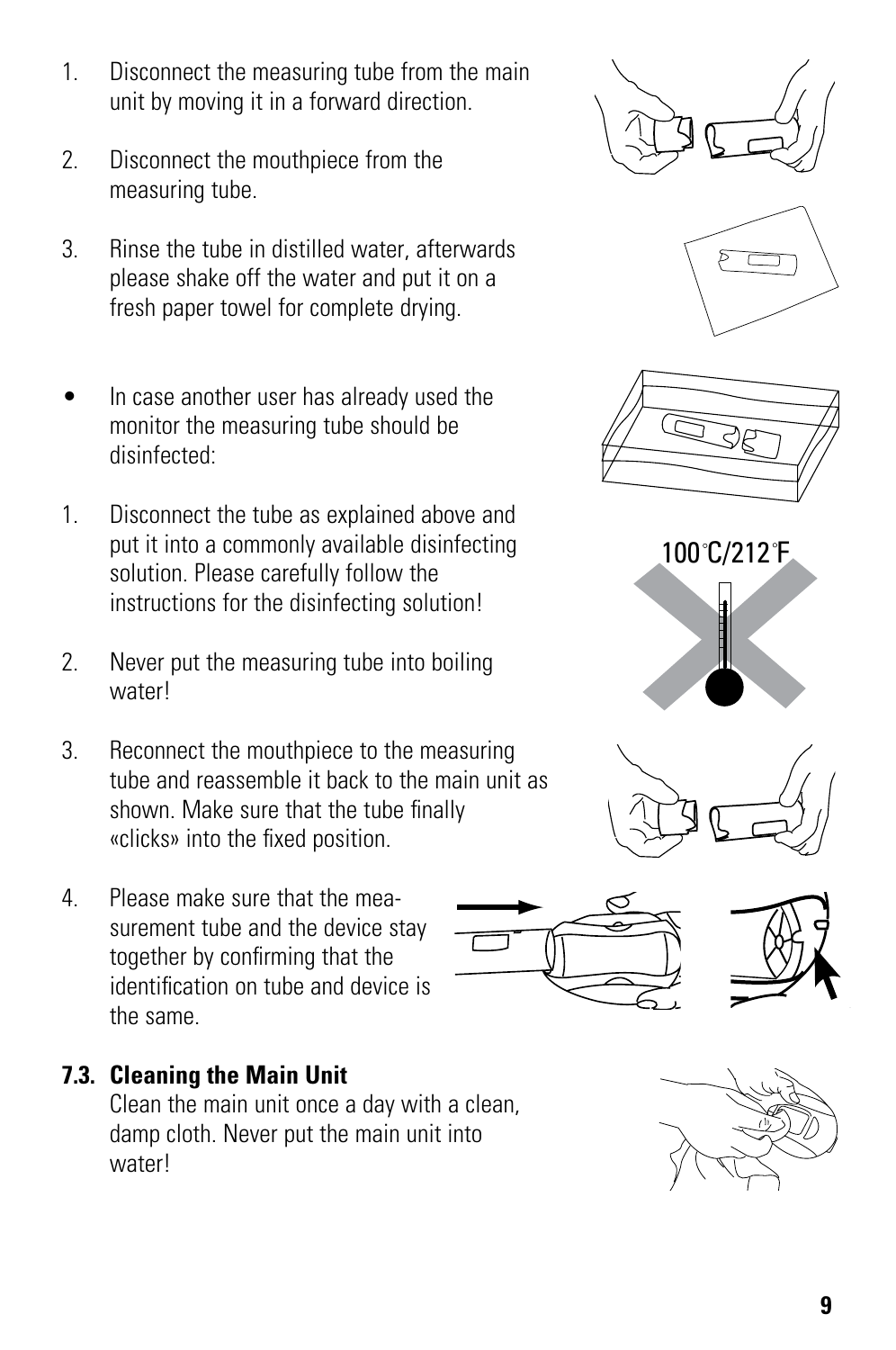# **8. Memory Handling**

The 240 measuring data can be reviewed on the display:

- 1. Switch the monitor on and press the memory scroll buttons.
- 2. By pressing the «<» button, you can see the latest value stored in the memory with date and time; pressing this button once at a time shows all stored data. If you keep pressing the button you can move quickly through the memory.
- 3. The «>» button works in the opposite direction.
	- **Memory Capacity Low**  When the memory covers 230 or more data, «MR XX» is blinks after the monitor is switched on to indicate that the remaining memory capacity is low.
- **Memory Full**

When the memory is full with 240 data, the monitor gives a warning «beep» when switching on and «MR 240» is blinks. From now on, data is still memorised but the **oldest values are automatically erased**!

• **Memory Clear please note: the memory is automatically cleared after data transfer to computer.** 

Clearing all data from the memory manually should be done when you intend to give the monitor to another person. To clear all data press the «<» and the «>» buttons simultaneously for 5 seconds, and then release the buttons. «clr» starts blinking in the display for about 3 seconds. If you really want to erase all data from memory you need to press the ON/OFF button during these seconds. Otherwise the monitor moves back to normal operation and the data remains.

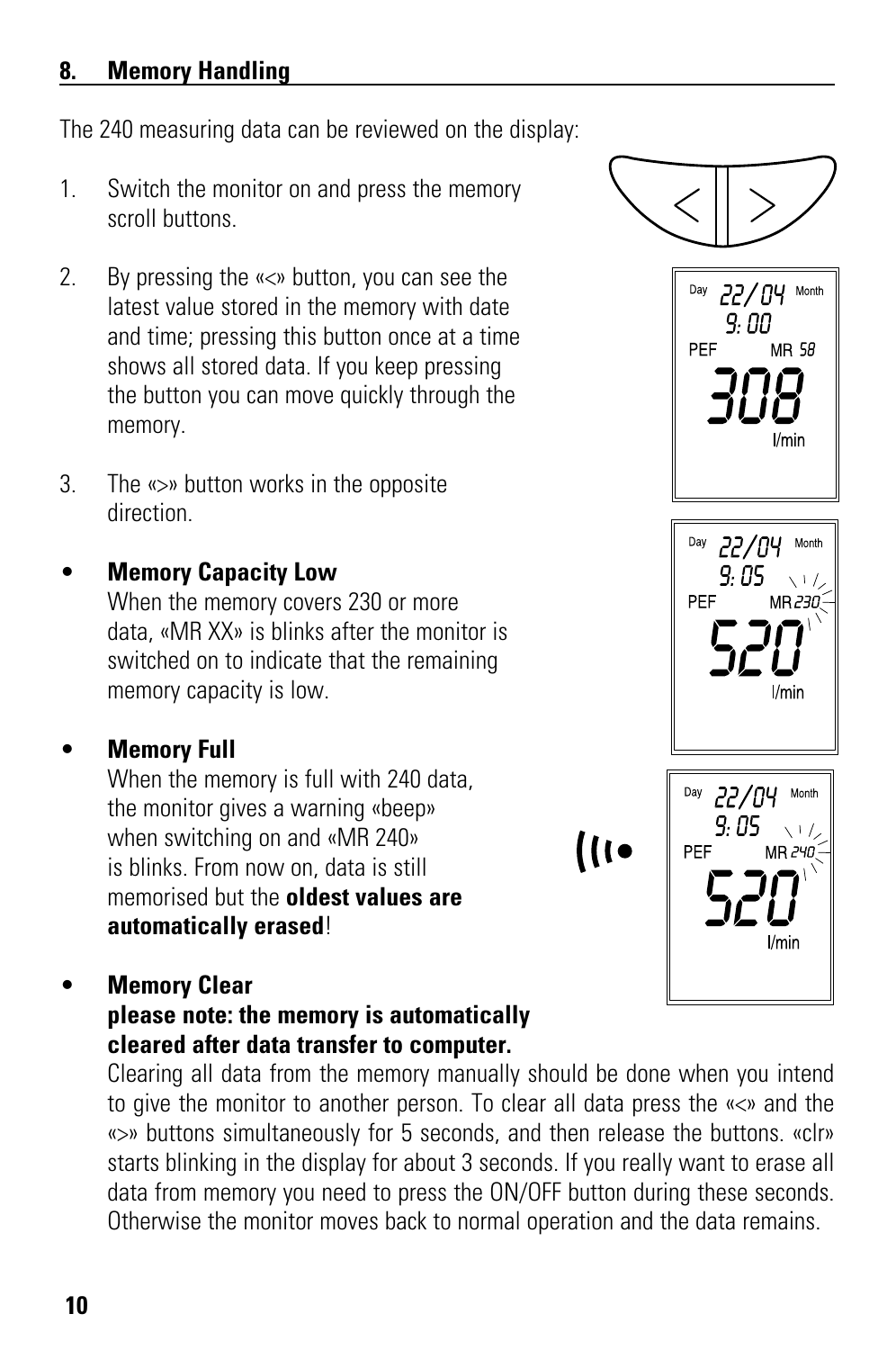# • **Clear the last measurement**

You can erase the last memory reading by pressing both memory scroll buttons simultaneously for 5 seconds. After releasing the buttons «clr» will flash on the screen for 3 seconds. To erase the last reading you need to press both buttons again while the screen is flashing.

# **9. Print Data with the Microlife Diagnostic Printer**

The monitor can be connected with the Microlife diagnostic printer (available as an accessory) to print data from the memory.

- 1. Open the Data Compartment from the underneath.
- 2. Connect one end of the printer cable into the jack next to the printer symbol and the other end with the printer next to «Input». It does not matter which end of the cable you insert into which device.
- 3. Insert paper into the printer by following the instructions supplied with the printer.
- 4. Switch the printer on by moving the start button to the «I» position.
- 5. Press the ON/OFF button to turn the Asthma monitor on.

# 6. **Print a Single Result**

Select the memory value that you wish to print using by the « $\ltimes$ »or « $\gt$ » buttons. Press the small switch next to the printer symbol on the data compartment. «Pr 1» is displayed and the printer starts printing.

# • **Print all Memory Data**

Please follow the above instructions but press on the small switch next to the printer symbol for about 3 seconds. «Pr» is displayed and the printer starts printing all data.

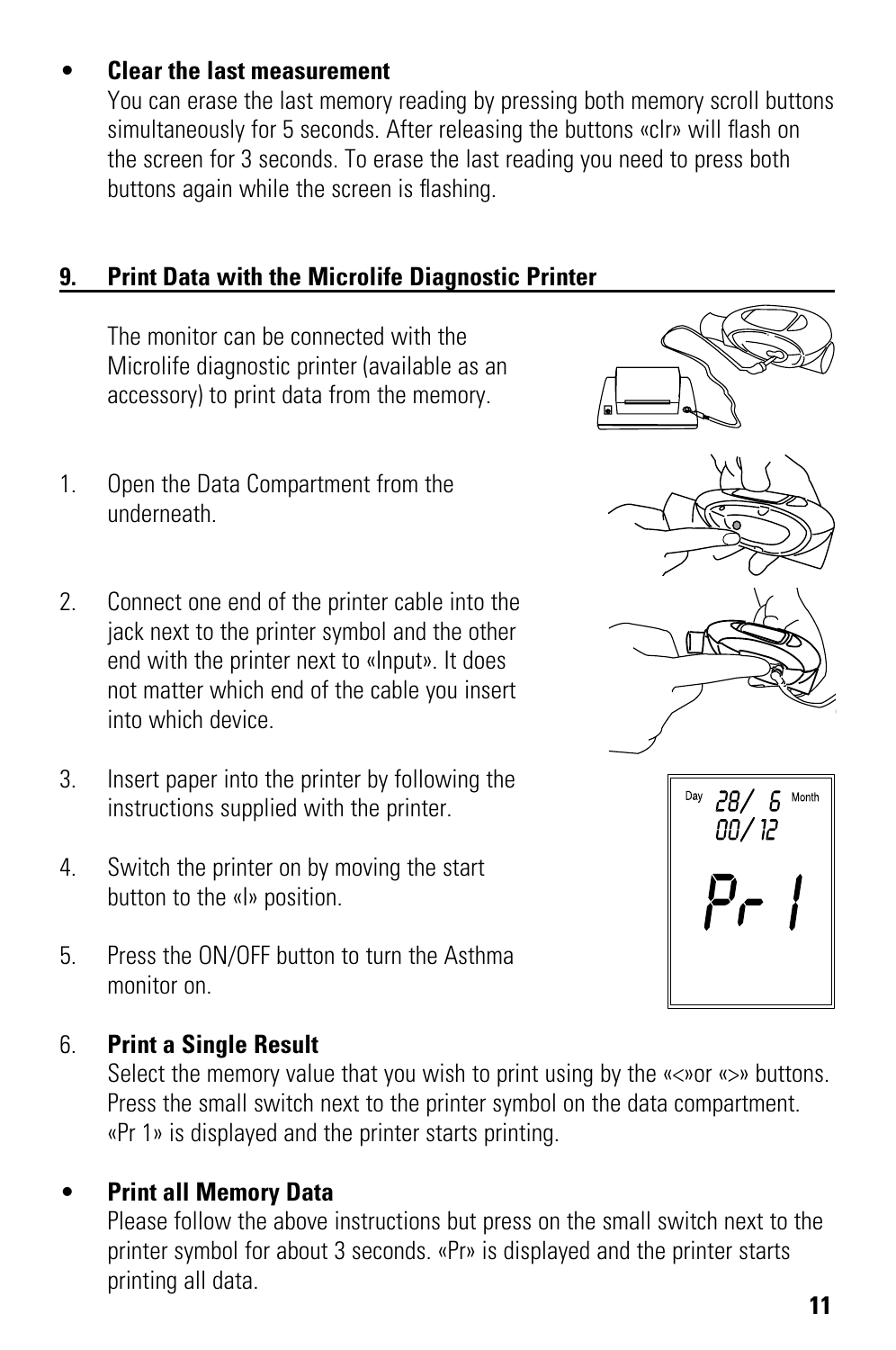The monitor can be connected via a USB connection port with a computer and all memory data can be analysed by the MICROLIFE Asthma Monitor software program. Please contact your Microlife dealer.

# **11. Messages / Malfunctions / Errors**

If an error occurs one of the following listed error codes is displayed.

| <b>Message</b>  | Cause                                                              | Remedy                                                              |
|-----------------|--------------------------------------------------------------------|---------------------------------------------------------------------|
| Er <sub>2</sub> | Data communication between<br>device and printer does not<br>work. | Please check the cable<br>connection between device<br>and printer. |
| Ino             | There is no data stored in the<br>Monitor.                         |                                                                     |
| Πi              | The result is higher than 900<br>ml/min.                           | This is a very good result.                                         |

# **Other possible malfunctions**

If problems occur when using the device, the following points should be checked:

| <b>Malfunction</b>                                                                  | Remedv                                                                                                                                                                                                                                                                                                                 |
|-------------------------------------------------------------------------------------|------------------------------------------------------------------------------------------------------------------------------------------------------------------------------------------------------------------------------------------------------------------------------------------------------------------------|
| The display remains empty.                                                          | 1. Check the polarity of the batteries (+/-)                                                                                                                                                                                                                                                                           |
| Batteries have been installed.                                                      | 2. If the display is erratic orunusual, remove<br>the batteries and re-install new batteries.                                                                                                                                                                                                                          |
| The instrument frequently fails to<br>Imeasure or the values measured<br>are wrong. | 1. Ensure that the measuring tube is<br>connected correctly.<br>2. Check if when blowing into the tube,<br>the wing wheel is rotating. Any objects,<br>dust liquids or mucous may interfere the<br>rotation of the wing wheel. In this case<br>clean the tube as explained.<br>3. Discuss the values with your doctor. |

If you have any questions regarding the use of this device, please ask your dealer or pharmacist for the Microlife Service representative in your country. The Microlife service team will be happy to help you.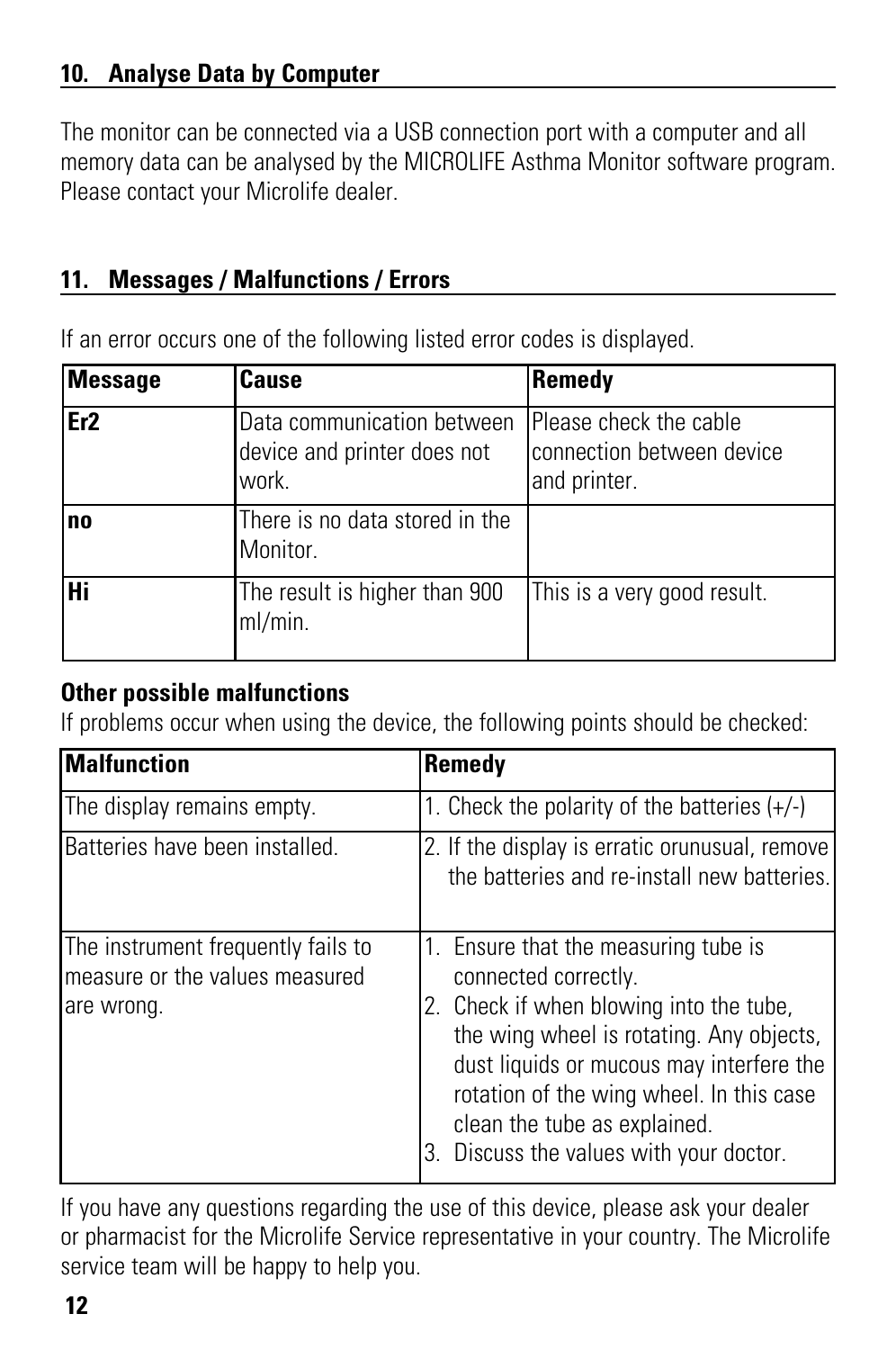# **12. Battery Replacement**

When the battery low symbol appears in the display, the device is blocked until the batteries have been replaced

Please use 1.5 V «Long-Life» or «Alkaline» batteries, size «AAA». The use of 1.2 V Accumulator batteries is NOT recommended. If the monitor is left unused for longer periods, please remove the batteries.

Please note that during battery exchange the data stored in the memory of the monitor is well protected and will NOT be lost.

# **After battery change (or when the unit has been disconnected from any power supply) time/date needs to be entered, again! Otherwise data can not be memorised.**

# **13. Care and Safety Information**

- Do not expose the device to extreme temperatures, humidity, dust or direct sunlight.
- Clean the device with a soft, dry cloth. Do not use gasoline, thinners or similar solvents. The measuring tube should not be washed in a dishwasher!
- Do not drop the instrument or treat it roughly in any way. Avoid strong vibrations.
- Never attempt to repair the instrument yourself. Any unauthorised opening of the instrument invalidates all guarantee claims!
- If the device received any knocks (dropping). you will recognise any malfunction or damages or you receive surprising results, it should be checked by the Microlife service representative in your country.

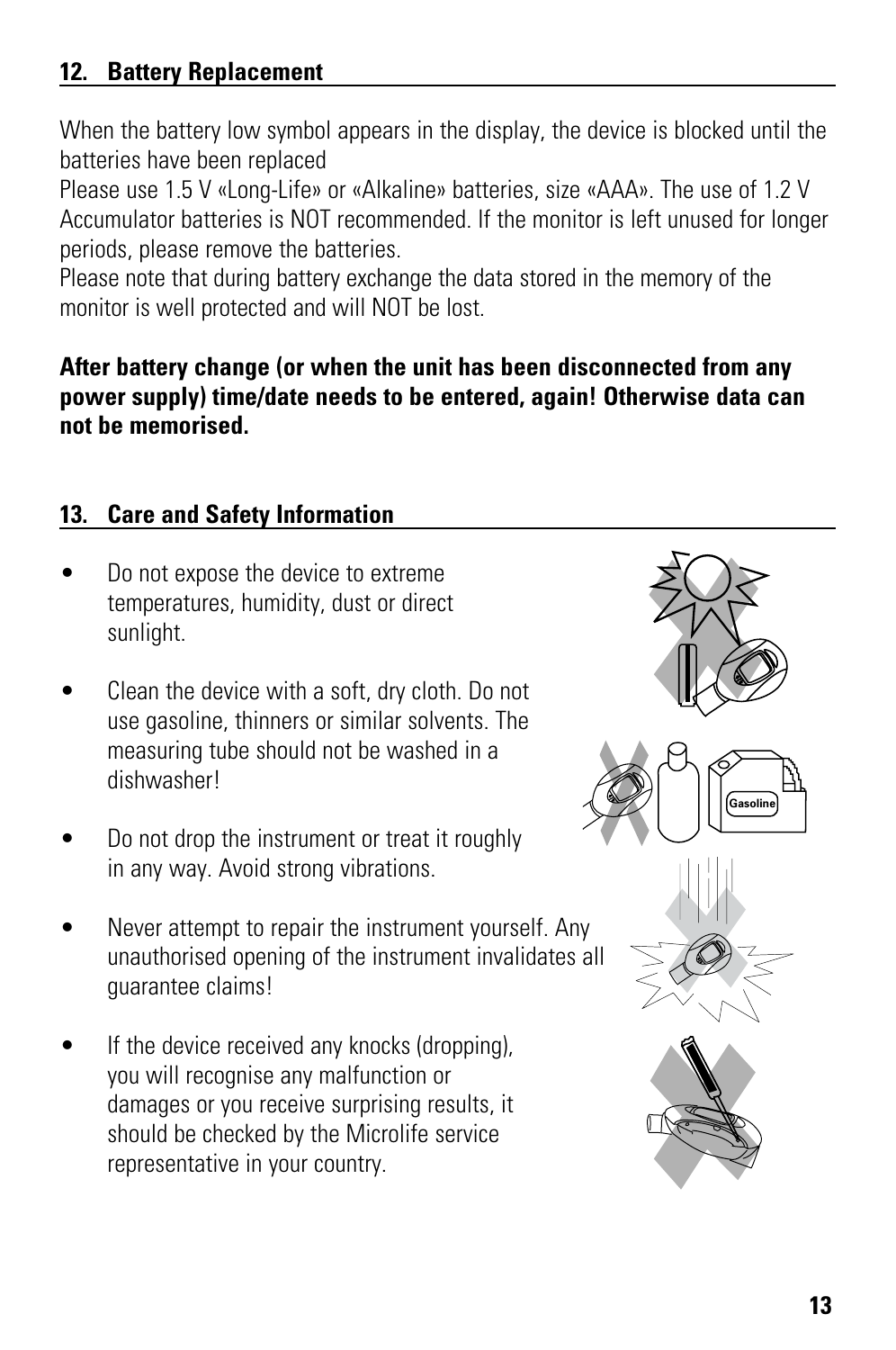### **14. Guarantee**

This device is guaranteed for 2 years from date of purchase. This guarantee includes the main unit and the measuring tube. The guarantee does not apply to damage caused by improper handling, damage from leaking batteries, accidents, not following the operating instructions or alterations made to the instrument by third parties. The guarantee is only valid upon presentation of the purchase receipt or guarantee card filled out by the dealer.

Name and company address of the responsible dealer:

| <b>Measuring range:</b>        | PEF from 50 to 900 l/min                                                       |
|--------------------------------|--------------------------------------------------------------------------------|
|                                | FEV <sub>1</sub> from 0.01 to 9.99 litres                                      |
|                                |                                                                                |
| <b>Measuring method:</b>       | Rotating wing wheel                                                            |
| Accuracy:                      | PEF $\pm$ 20 l/min or 10% of the reading, whichever is                         |
|                                | greater.                                                                       |
|                                | FEV <sub>1</sub> $\pm$ 0.1 l or $\pm$ 5% of the reading, whichever is greater. |
| <b>Measuring resolution:</b>   | PEF 1 I/min; FEV <sub>1</sub> 0.01 I                                           |
| Data safety:                   | data rememorised by EEPROM                                                     |
| <b>Memory:</b>                 | 240 measurements with date/time                                                |
| Size:                          | 77 (W) x 144 (L) x 48 (H) mm                                                   |
| Weight:                        | 150q (with batteries)                                                          |
| <b>Storage temperature:</b>    | -5 to +50 °C or 23 to 122 °F.                                                  |
|                                | 10 to 90% relative humidity max.                                               |
| <b>Operation temperature:</b>  | 10 to 40 °C or 50 to 104 °F.                                                   |
|                                | 10 to 85% relative humidity max.                                               |
| Power source:                  | 2 batteries of 1.5 V. size AAA                                                 |
| <b>Reference to standards:</b> | ICE (EU Guidelines 93/42/EWG) EN60601-1                                        |
|                                | ATS standard 1994 update                                                       |
| <b>System requirements:</b>    | Microsoft <sup>®</sup> Windows® XP, Vista, 7, 8, 550 MHz CPU,                  |
|                                | 500 MB free hard disk, 256 MB RAM, 800 x 600 pixel                             |
|                                | resolution, 256 colour, CD-ROM drive or internet access                        |
|                                | for online download, one free USB port                                         |

# **15. Technical Specification**

Technical modifications reserved!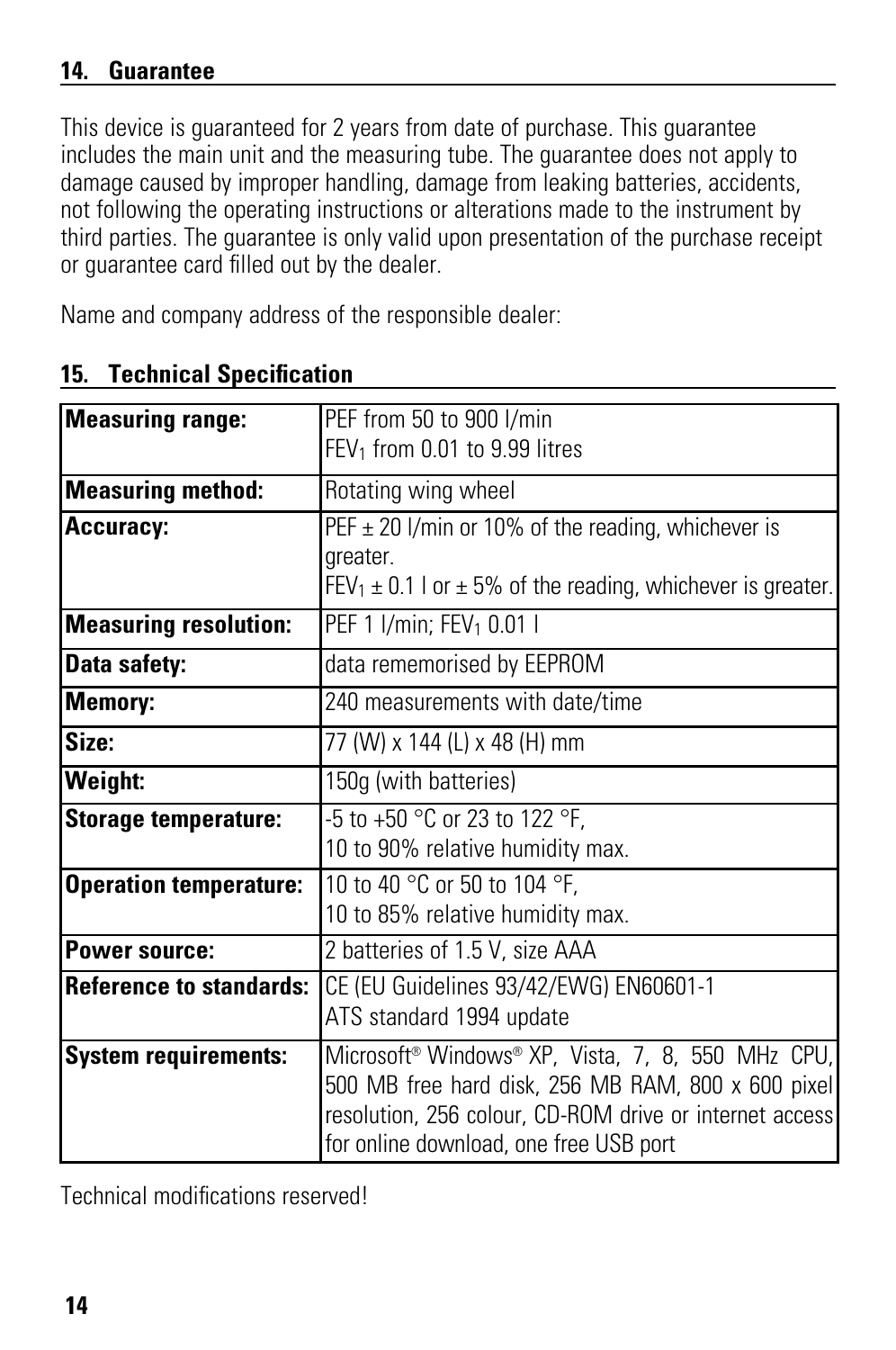# **16. www.microlife.com**

Detailed user information about our products and services can be found at www.microlife.com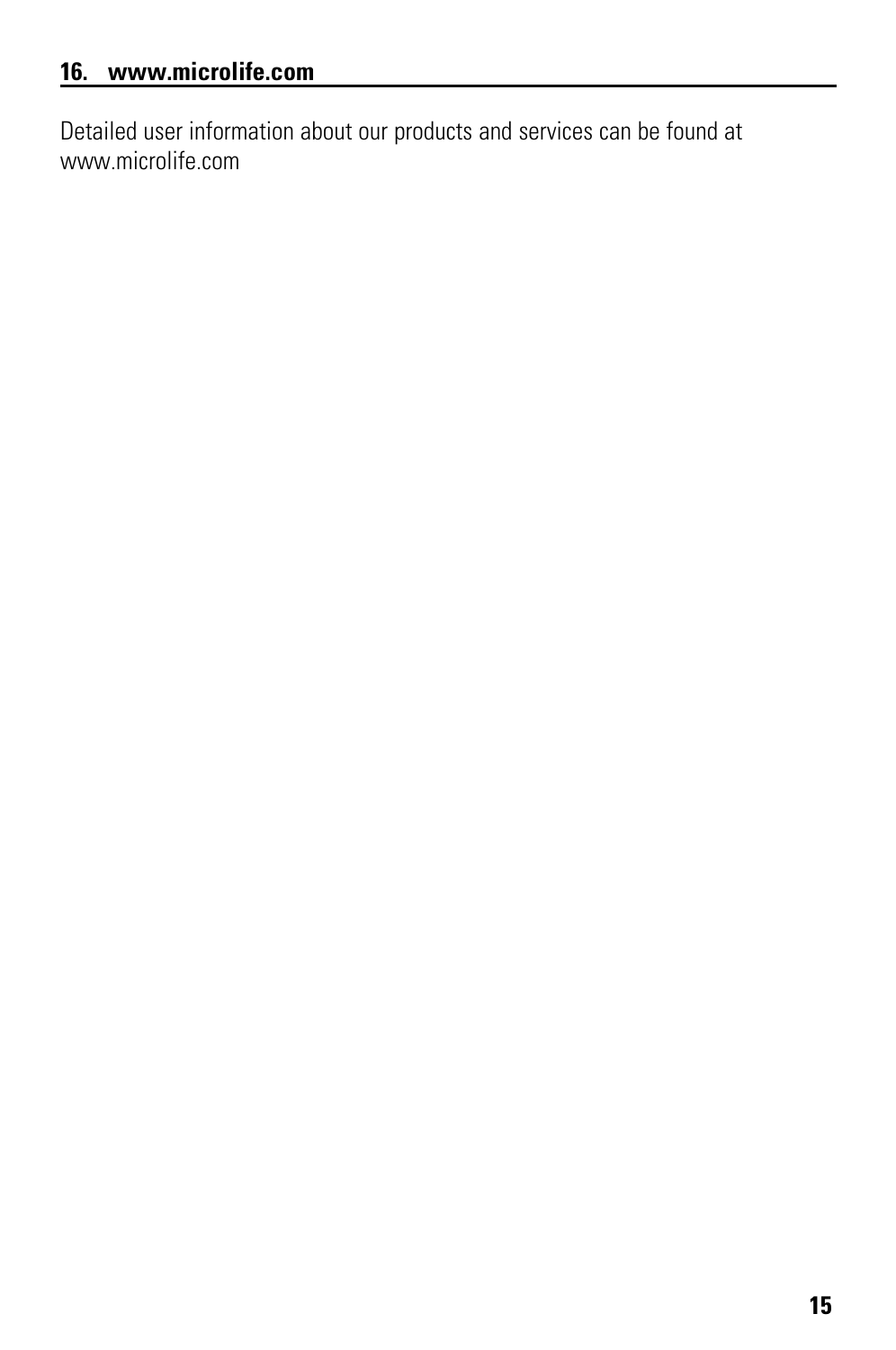# **Elektroniczny aparat do kontrolowania objawów astmy**

Instrukcja używania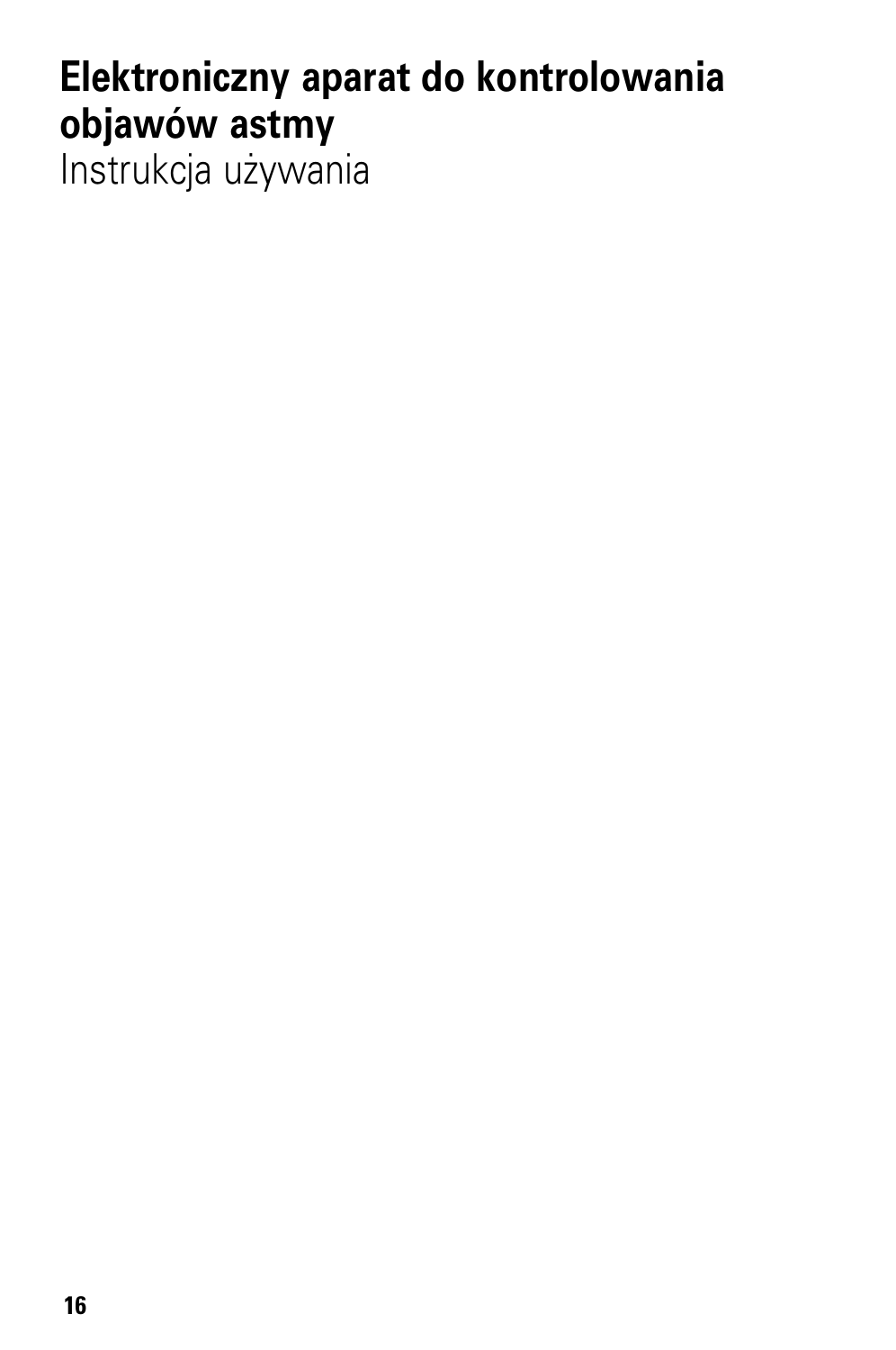### **1. Wstęp**

### **2. Aparat do kontrolowania objawów astmy Microlife**

### **3. Przygotowanie do pierwszego pomiaru**

- 3.1. Umieszczanie baterii w aparacie
- 3.2. Ustawianie daty i czasu

### **4. Sposób wykonania pomiaru**

- **5. Ważne informacje dotyczące pomiaru oraz kontrolowania wartości szczytowych przepływu powietrza przy wydechu**
- **6. Samodzielna ocena za pomocą wzoru barwnego odczytu**

### **7. Czyszczenie i dezynfekcja**

- 7.1. Czyszczenie/dezynfekcja ustnika
- 7.2. Czyszczenie/dezynfekcja przewodu pomiarowego
- 7.3. Czyszczenie elementu głównego

### **8. Obsługa pamięci**

- **9. Drukowanie danych za pomocą drukarki diagnostycznej Microlife**
- **10. Analiza danych w komputerze**
- **11. Komunikaty/wady w działaniu/błędy**
- **12. Wymiana baterii**
- **13. Informacje dotyczące przechowywania urządzenia i bezpieczeństwa**

### **14. Gwarancja**

### **15. Dane techniczne**

**16. www.microlife.com**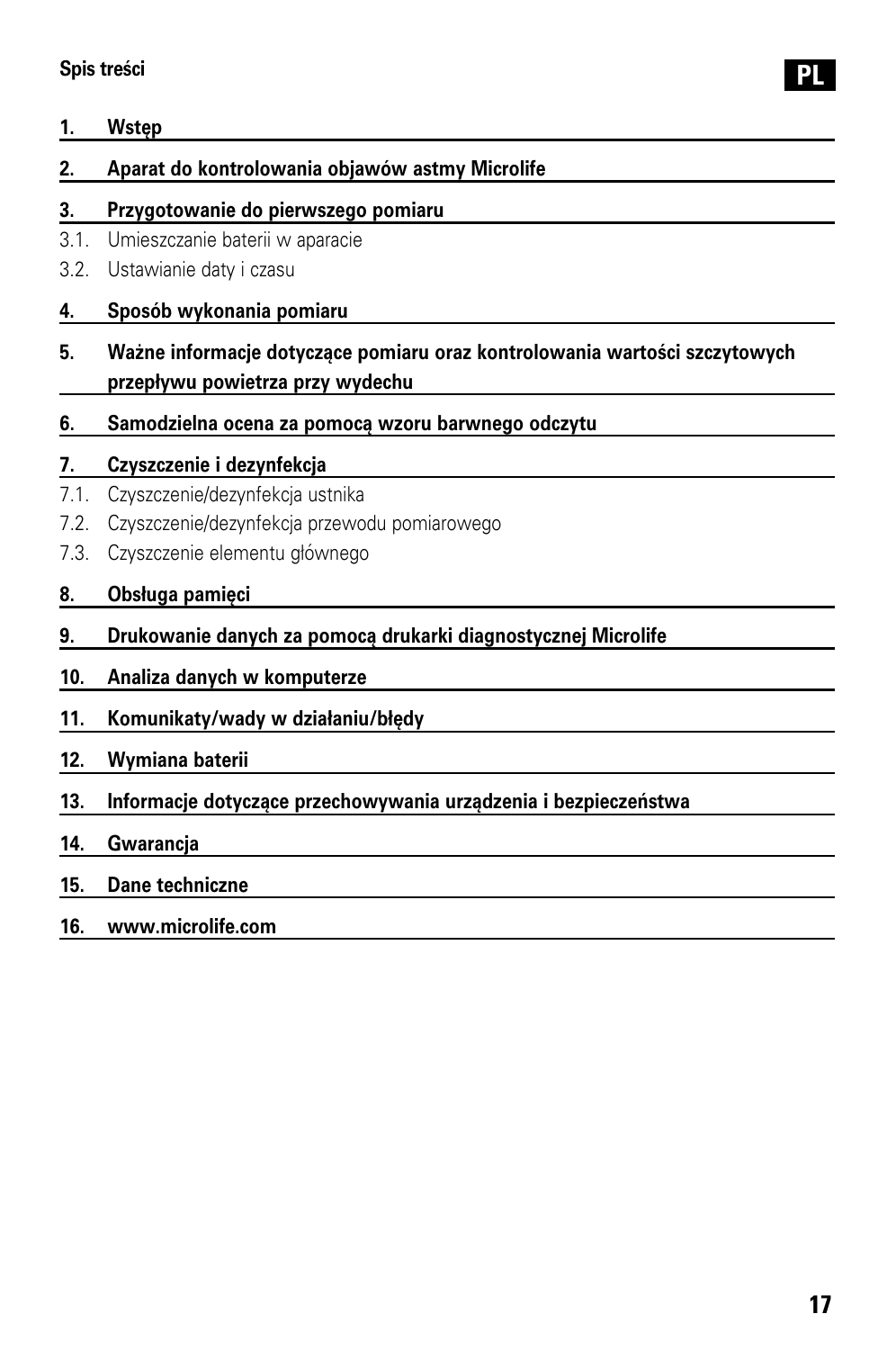#### **1. Wstęp**

Zakupiony przez Państwa aparat firmy Microlife jest wysokiej jakości urządzeniem medycznym służącym do pomiaru maksymalnego wydechu określanego jako «przepływ szczytowy» (w języku medycznym PEFß-BPeakBExpiratoryBFlow, czyli Szczytowy Przepływ Powietrza Przy Wydechu). Regularne pomiary wartości szczytowych przepływu powietrza przy wydechu są niezwykle przydatne przy kontrolowaniu stanu zdrowia szczególnie w takich chorobach dróg oddechowych, jak astma czy przewlekły nieżyt oskrzeli. Po wskazaniu wyników pomiaru wartości przepływu szczytowego wyświetlona zostania kolejna wartość (FEV1). Wartość ta jest również istotna dla Państwa lekarza prowadzącego.

Pomiary można wykonywać samodzielnie, ponieważ obsługa aparatu Microlife jest bardzo prosta. Jest on przydatny zarówno dla dzieci w wieku przedszkolnym, jak i dla starszych. Ponieważ aparat jest wyposażony w pamięć automatyczną mieszczącą do 240 wpisów, nie trzeba notować wyników pomiaru – na kolejną wizytę u lekarza wystarczy zabrać ze sobą aparat. Urządzenie można podłączyć do komputera, a wyniki można poddać analizie za pomocą programu do analizy objawów astmy firmy Microlife. Można też wydrukować wyniki za pomocą niewielkiej drukarki diagnostycznej Microlife (oba wymienione produkty są dostarczane opcjonalnie). Prosimy o uważne przeczytanie instrukcji przed użyciem aparatu i przechowywanie urządzenia w bezpiecznym miejscu.



# **2. Aparat do kontrolowania objawów astmy Microlife** Rysunek przedstawia aparat do kontrolowania objawów astmy Microlife

### **3. Przygotowanie do pierwszego pomiaru**

Przed pierwszym użyciem urządzenia zalecamy dezynfekcję ustnika według wskazówek w niniejszej instrukcji używania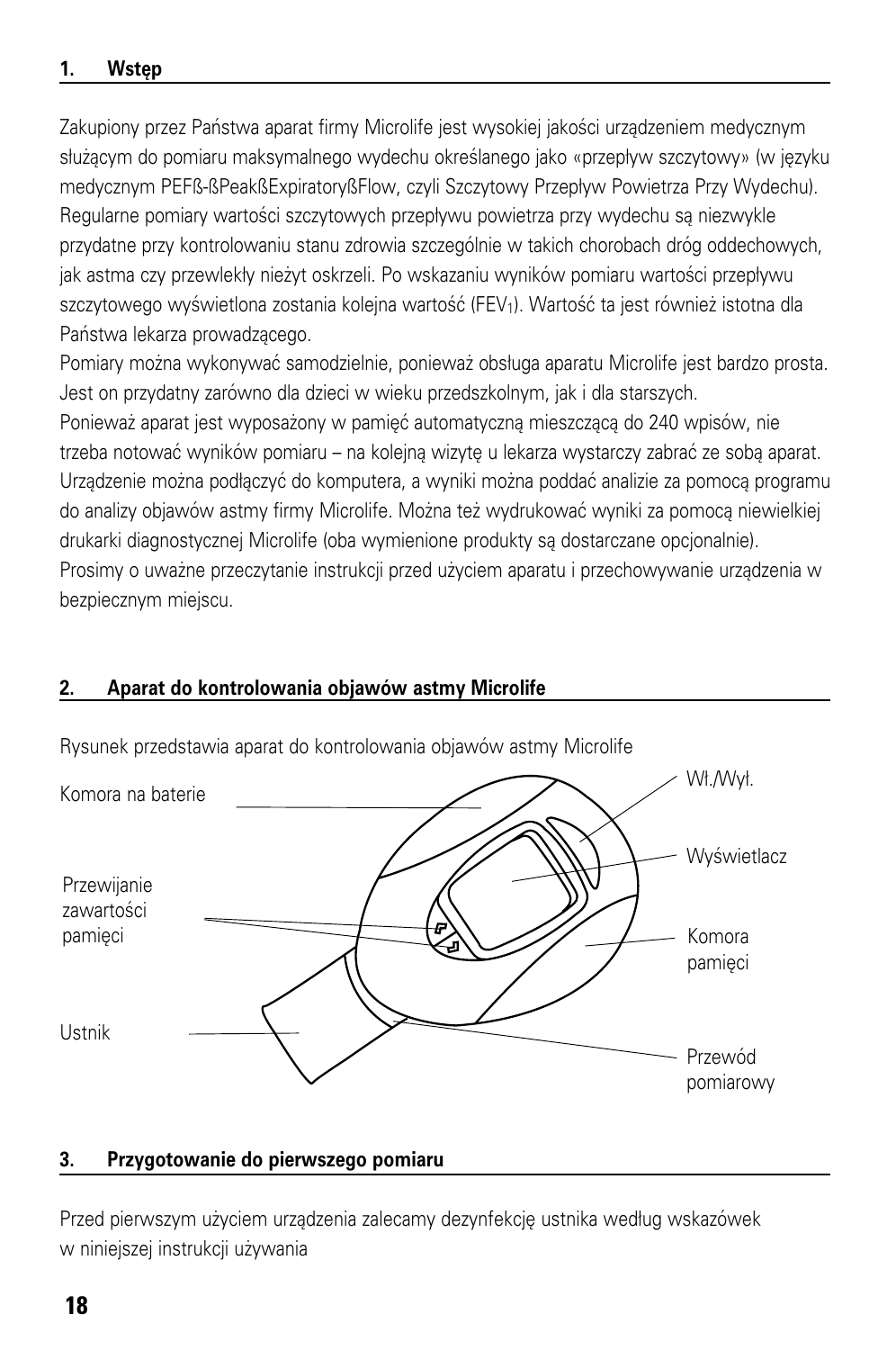# **3.1. Umieszczanie baterii w aparacie**

- 1. Należy otworzyć komorę na baterie od spodu i umieścić w niej dwie baterie (1,5 V, rozmiar AAA).
- 2. Baterie należy umieścić zgodnie z polaryzacją wskazaną za pomocą symboli wewnątrz komory.







## **3.2. Ustawianie daty i czasu**

Aparat automatycznie rejestruje godzinę i datę każdego pomiaru. Po umieszczeniu w komorze nowych baterii wyświetlacz godzina/ data pokazuje następujące ustawienie: rok: 2002; dzień 01, miesiąc 01 oraz godzina 00:00. Należy wówczas ponownie wprowadzić datę i aktualny czas. W tym celu należy wykonać następujące czynności (Przykład: wrowadzenie daty 15 czerwca 2002, godzina 09:50):

1. Otwórz komorę pamięci od spodu w pozycji wskazywanej przez symbol.

- 2. Naciśnij mały włącznik zegara obok symbolu zegara. Napis '2002' zacznie migać. Zwolnij włącznik.
- 3. Dwa kursory ze strzałkami na przednim panelu aparatu umożliwiają zmniejszanie (kursor ze strzałką w lewo) lub zwiększanie (kursor ze strzałką w prawo) wartości cyfr. Po ustawieniu właściwej liczby zwolnij kursor.





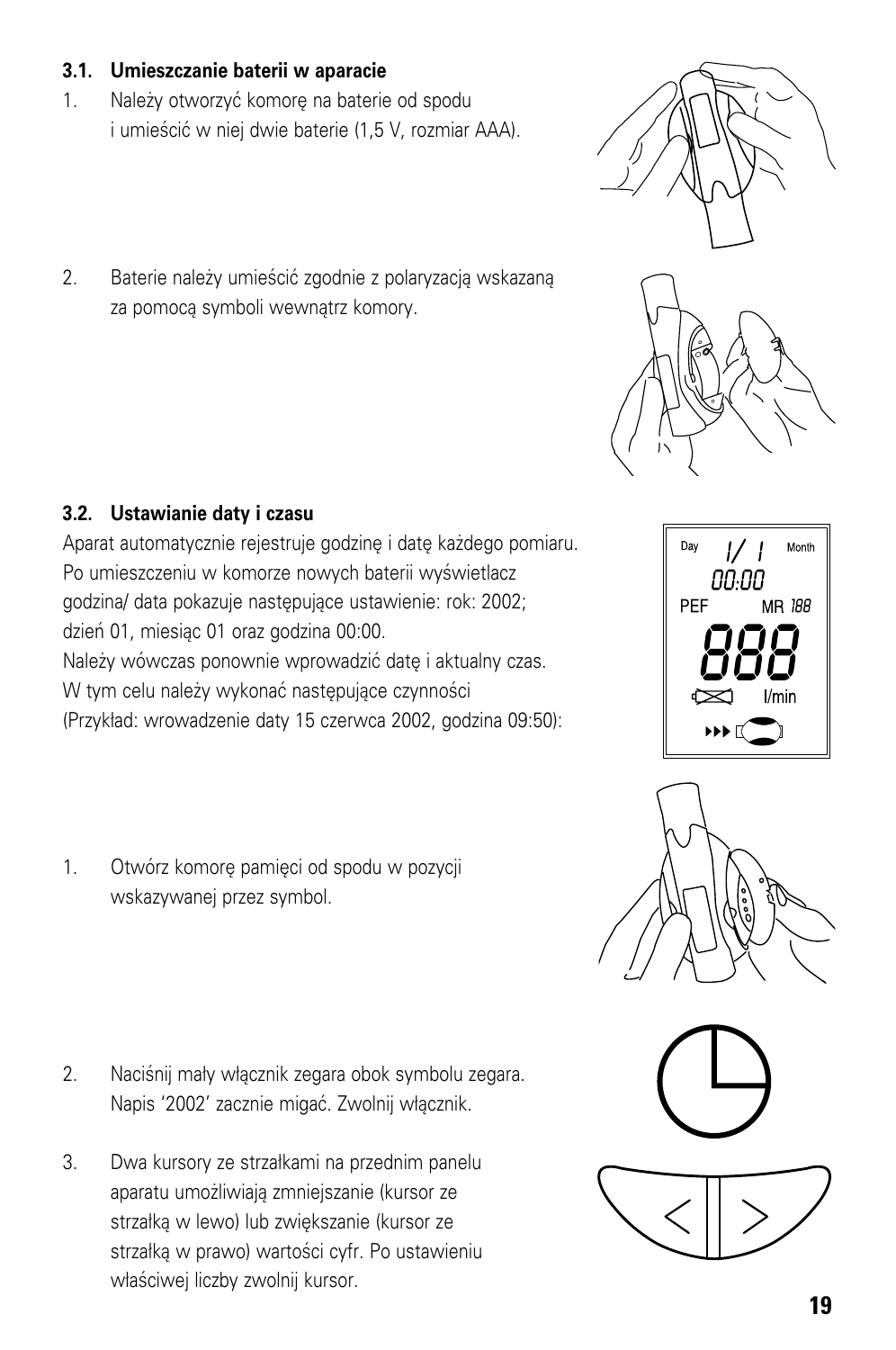- 4. Ponownie naciśnij włącznik zegara, aby zatwierdzić wybrany rok i przejdź do ustawień miesiąca. Cyfry w polu miesiąca migają.
- 5. Teraz można wprowadzić aktualny miesiąc za pomocą kursora. (Przykład: pięciokrotne naciśnięcie kursora ze strzałką w prawo powoduje wpisanie wartości 06 dla czerwca).
- 6. Ponownie naciśnij włącznik zegara, aby zatwierdzić wybrany miesiąc i przejdź do ustawień dnia. Cyfry w polu dnia migają.
- 7. Teraz można wprowadzić aktualny dzień za pomocą kursora. (Przykład: czternastokrotne naciśniecie kursora ze strzałką w prawo powoduje wpisanie wartości 15 dla 15 czerwca.)
- 8. Ponownie naciśnij włącznik zegara, aby zatwierdzić wybrany dzień i przejdę do ustawień godziny. Cyfry w polu godziny migają.
- 9. Teraz można wprowadzić aktualną godzinę za pomocą kursora. (Przykład: dziewięciokrotne naciśnięcie kursora ze strzałką w prawo powoduje wpisanie wartości 09 dla godziny dziewiątej.)
- 10. Ponownie naciśnij włącznik zegara, aby zatwierdzić wybraną godzinę i przejdź do ustawień minut. Cyfry w polu minut migają.
- 11. Teraz można wprowadzić aktualną wartość dla minut za pomocą kursora. (Przykład: dziewięciokrotne naciśnięcie kursora ze strzałką w lewo powoduje wpisanie wartości 50 dla godziny 09:50.)
- 12. Ponownie naciśnij włącznik zegara, aby zatwierdzić wszystkie wprowadzone ustawienia. Data i czas zostały ustawione, zegar rozpoczyna odmierzanie czasu, a aparat przełącza się w stan «**gotowy**». Teraz można wykonać pierwszy pomiar.









**20**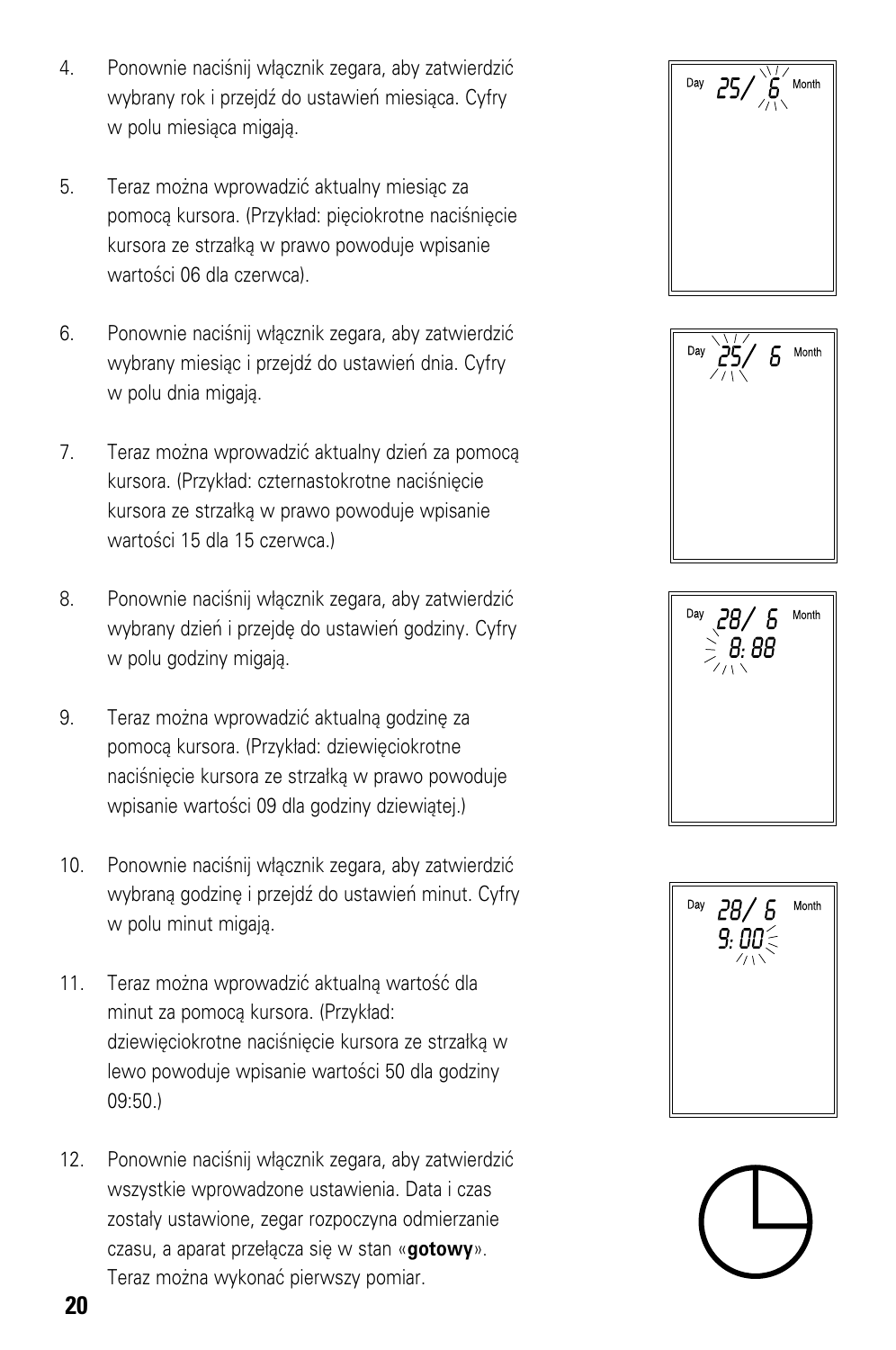- 13. Zamknij komorę pamięci.  **Uwaga:**
- Kursor przyspiesza, jeśli zostanie przytrzymany przez ponad 2 sekundy.
- Datę/czas można również łatwo ustawić z poziomu komputera za pomocą programu do analizy objawów astmy Microlife .

### **4. Sposób wykonania pomiaru**

- **• Jeżeli z aparatu korzysta kilka osób, indywidualne odczyty nie mogą być zapisywane dla poszczególnych użytkowników.**
- **• Jeśli czas/data nie zostały ustawione, dane nie będą rejestrowane.**
- Jeśli inna osoba ma zamiar stale korzystać z urządzenia, wszystkie dane poprzedniego użytkownika należy wymazać według instrukcji w niniejszym podręczniku.
- W przypadku gdy inny użytkownik skorzystał już z urządzenia, zalecamy dezynfekcję przewodu pomiarowego według instrukcji w niniejszym podręczniku. Zalecamy wówczas również, aby każdy użytkownik korzystał z nowego ustnika. Dodatkowe ustniki można zamówić u lokalnego przedstawiciela firmy Microlife.
- 1. Naciśnij przycisk ON/OFF (WŁ./WYŁ.), aby włączyć aparat. Najpierw zostanie wyświetlony ostatni zachowany w pamięci wynik ('0', jeżeli nie zarejestrowano jeszcze żadnych danych), a następnie urządzenie zasygnalizuje przejście w stan gotowości do pomiaru («READY» ) za pomocą dwóch krótkich sygnałów dźwiękowych i miganiem kursorów ze strzałkami.
- 2. Pomiar można wykonywać stojąc lub siedząc prosto. Dla dokładniejszego porównania wyników należy zawsze wykonywać pomiar w podobnej pozycji.
- 3. Aparat należy trzymać oburącz, kładąc dłonie na dwóch gumowych polach (komorach).
- 4. Należy wykonać pełny wdech, a następnie na moment wstrzymać oddech.
- 5. Należy dokładnie zacisnąć usta na ustniku.
- 6. Należy dmuchać w przewód pomiarowy najsilniej i najszybciej, jak to możliwe.





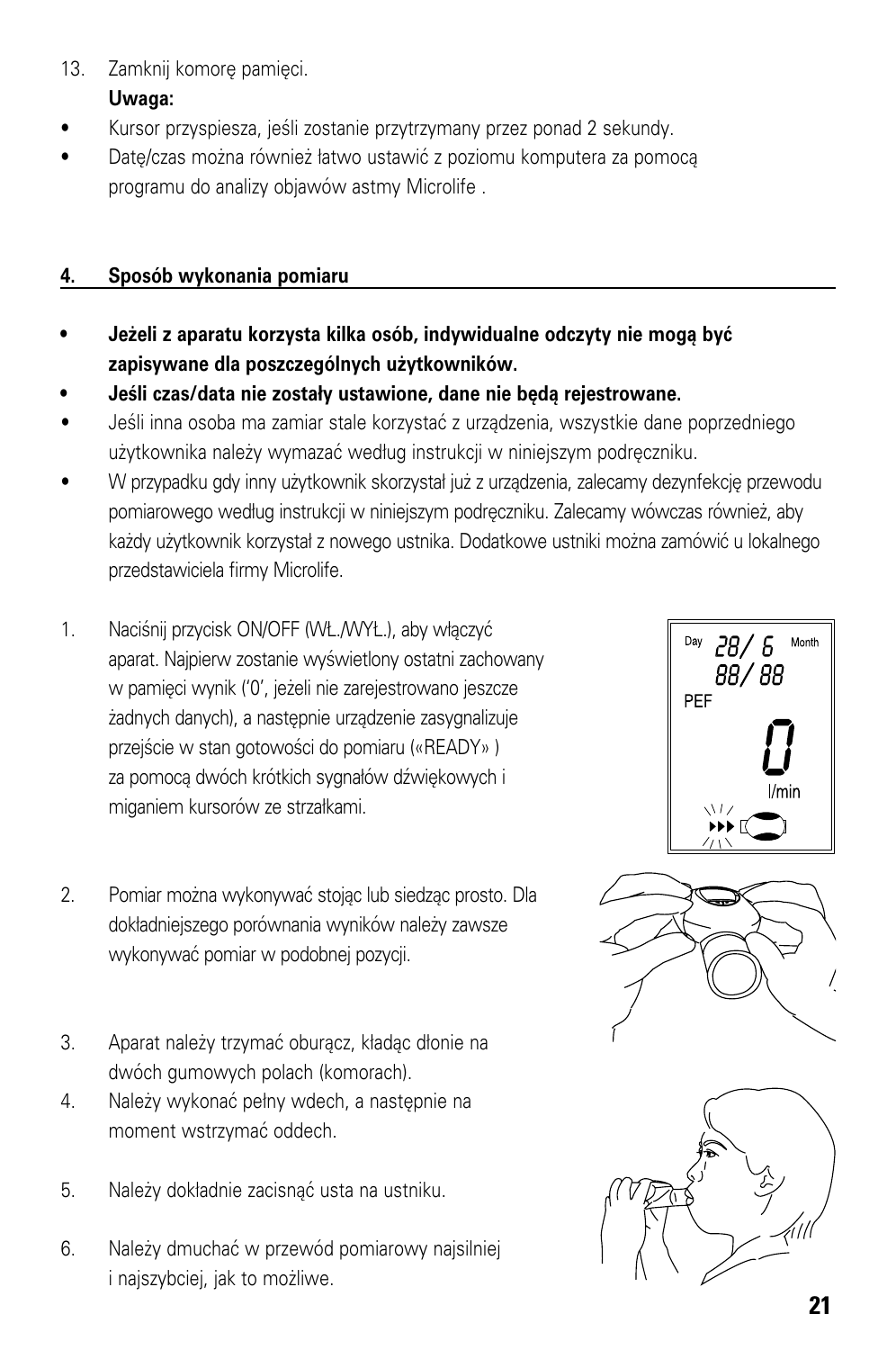7. Długi sygnał dźwiękowy potwierdza zarejestrowanie wyniku. Wartość przepływu szczytowego jest wyświetlana przez około 3 sekundy, po czym wyświetlana jest wartość FEV1. Aparat jest ponownie gotowy do nowego pomiaru, co sygnalizują dwa krótkie sygnały dźwiękowe.



- 8. Zaleca się, aby wykonać co najmniej trzy pomiary sekwencyjnie. Należy pamiętać, że monitor zapisuje tylko najwyższy odczyt od włączenia urządzenia do momentu jego wyłączenia.
- 9. Po każdym pomiarze, najpierw na wyświetlaczu wyświetlony jest aktualny wynik, a następnie przełącza się automatycznie na najwyższy odczyt aktualnej sesji pomiarowej.
- 10. Naciśnij przycisk ON / OFF, aby włączyć ekran. Przed wyłaczeniem się ekranu, wyświetlana jest najwyższa wartość powiązana z nim pozycji Pamięć «MR xx».
- 11. Przechowywać monitor w czystym i wolnym od kurzu miejscu.

### **Wskaźnik sygnalizacji świetlnej na urządzeniu**

Po pomiarze, mała strzałka na wyświetlaczu wskaże, czy wynik znajduje się w zielonej, żółtej lub czerwonym zakresie.

500 l/min jest definiowana jako wartość odniesienia.

Jeśli odczyt jest powyżej 80% (> 400 l/min) wartości referencyjnej, zostanie wskazana w zielonym zakresie. Odczyt w żółtym zakresie oznacza wynik od 60% do 80% (300 l/min - 400 l/ min) d o wartości odniesienia. Wynik w czerwonym zakresie wskazuje odczyt poniżej 60% (< 300 l/min) wartości referencyjnej.

Najlepiej byłoby, aby określić obszar graniczny wraz z lekarzem w razie potrzeby te zakresy można ustawić ręcznie w oprogramowaniu.

### **5. Ważne informacje dotyczące pomiaru oraz kontrolowania wartości szczytowych przepływu powietrza przy wydechu**

• Należy regularnie kontrolować wartości szczytowe przepływu powietrza przy wydechu. Lekarze zwykle zalecają wykonanie jednego pomiaru rano i jednego wieczorem,



*<u>Umin</u>* 

Day 28 / 30 8. I.C

EEVI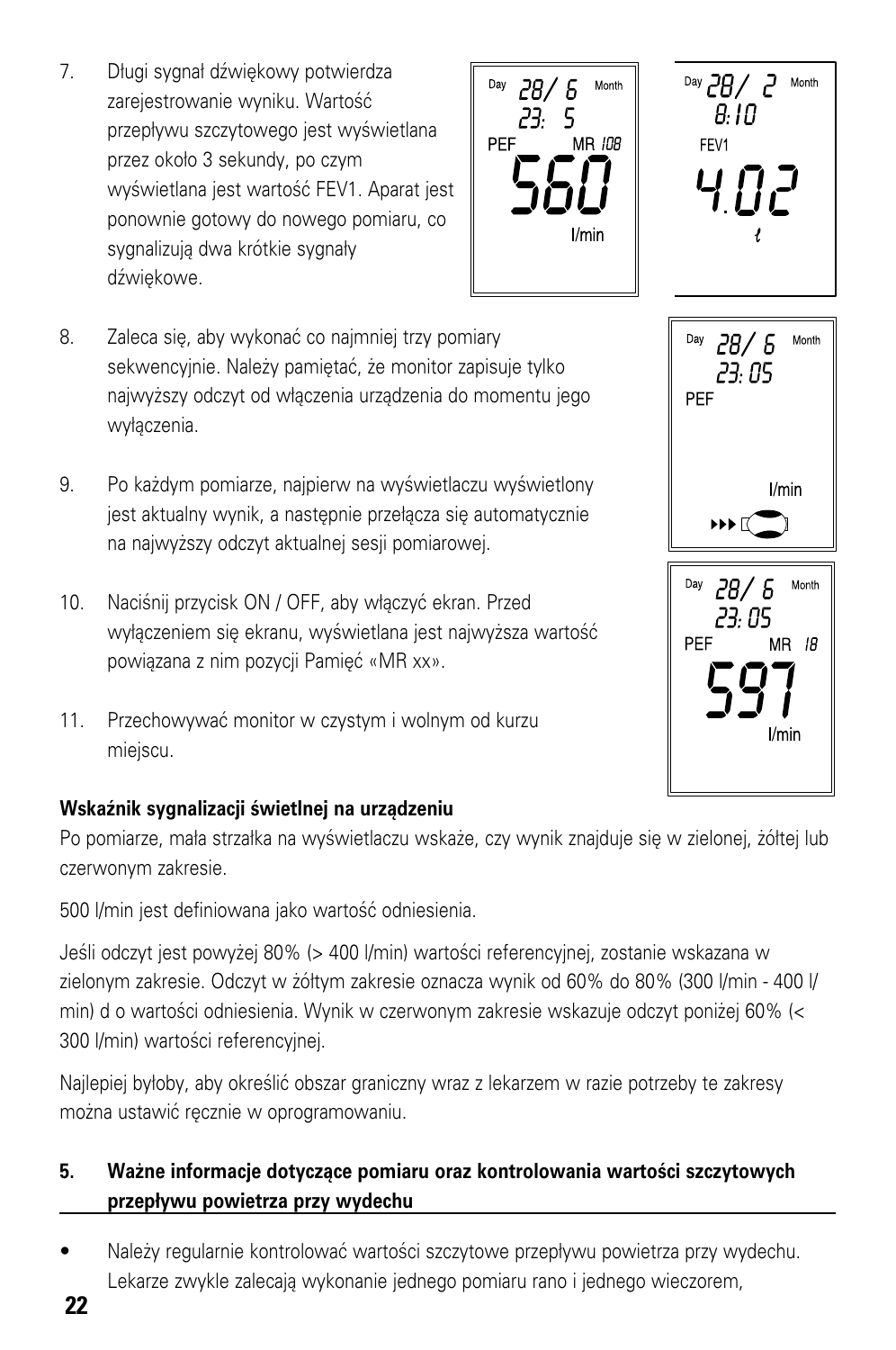codziennie, zwykle przed zażyciem przepisanych lekarstw. W każdym przypadku złego samopoczucia lub zauważenia krótkiego oddechu należy wykonać dodatkowe pomiary.

- Lekarz jest zainteresowany tylko najwyższą wartościa szczytową przepływu powietrza przy wydechu uzyskaną w sesji pomiarowej. Pomiary należy powtarzać do momentu uzyskania tymczasowo najlepszego możliwego wyniku według własnego uznania. Pomiędzy kolejnymi pomiarami należy zadbać o odpowiednie odprężenie. W przypadku uzyskania gorszych wyników w każdej kolejnej sesji pomiarowej należy skontaktować się z lekarzem. Mogą one oznaczać niestabilną astmę.
- **Należy pamiętać, że ataki astmy są wskazywane z wyprzedzeniem za pomocą niskich wartości szczytowych przepływu powietrza przy wydechu, zanim pacjent je odczuje! W takich przypadkach należy skontaktować się z lekarzem. Podobnie należy postąpić, gdy wystąpią oznaki i objawy, takie jak ucisk w klatce piersiowej, krótki oddech, kaszel lub rzężenie.**
- • **Samodzielne pomiary oznaczają kontrolę, nie diagnozę lub leczenie. W każdym przypadku należy porozmawiać o uzyskanych wynikach z lekarzem. Lekarz wyjaśni również, które wartości są dla Państwa prawidłowe.**
- Nigdy nie należy zmieniać dawek żadnego leku bez konsultacji z lekarzem.
- Należy pamiętać, że urządzenie może zarejestrować do 240 zmierzonych wartości z datą i godziną.**Gdy cała pamięć zostanie zapełniona, najstarsze wartości zostaną automatycznie wymazane! Należy zadbać, by w odpowiednim czasie zdążyć przeanalizować zapisane dane z lekarzem.**
- Należy zadbać, aby ustawienia daty i godziny były zawsze prawidłowe.
- Wydajność aparatu może zostać zakłócona przez skrajne temperatury oraz wilgoć. Szczegóły znajdują się w «Danych technicznych».

### **6. Samodzielna ocena za pomocą wzoru barwnego odczytu**

Tak zwany «wzór barwny odczytu» umożliwia samodzielną ocenę zmierzonych wartości oraz przebiegu choroby. Pozwala to na niezależną ocenę objawów choroby z dostosowaniem dawki lekarstwa. Jeśli Państwo lub Państwa lekarz zechcą skorzystać z tego wzoru, prosimy użyć dołączonej do urządzenia karty kontrolnej objawów astmy, na której zaznaczono zielone, żółte i czerwone pole. Granice pól należy ustalić razem z lekarzem i wprowadzić na karcie.

| microlife<br><b>Astron Monitoring</b> |                |
|---------------------------------------|----------------|
| Fatient/Proces                        | <b>PDI Von</b> |
|                                       | PEFENSIN       |
| Date:                                 |                |
| Dester                                | retires        |
|                                       |                |

| <b>Medication Plan</b> |
|------------------------|
| 44                     |
| <b>ALC</b>             |
|                        |
| a a                    |
|                        |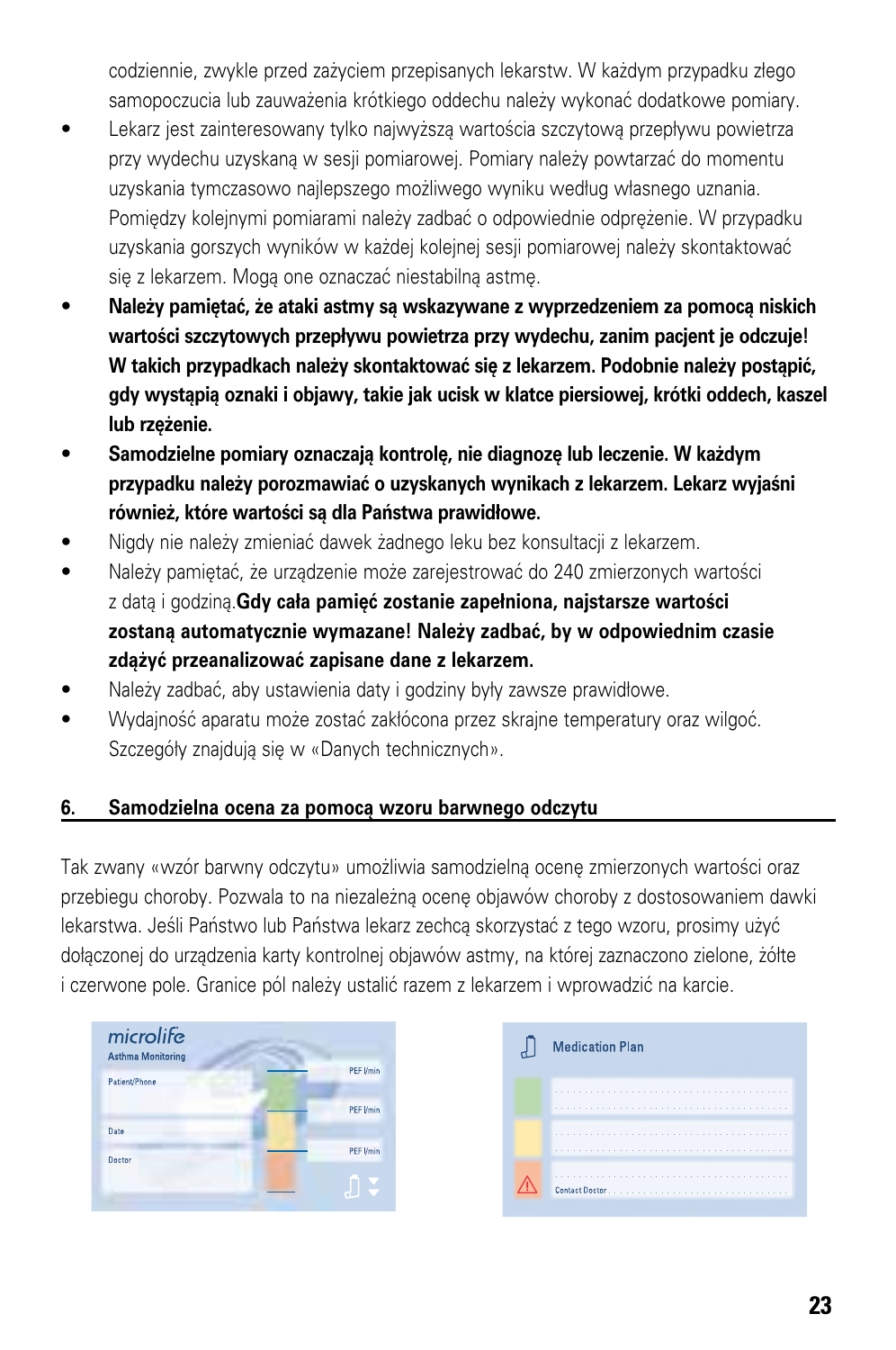### **Znaczenie wzoru barwnego odczytu**

Pole zielone – OK Choroba płuc jest w pełni kontrolowana. Zwiększenie dawki leku nie jest wymagane.

Pole żółte – ostrzeżenie

Jeśli wyniki pomiarów często plasują się w tym polu, należy zwiększyć dawkę leku po konsultacji z lekarzem.

### Pole czerwone – niebezpieczeństwo

Sytuacja jest groźna, jeśli wyniki znajdują się w tym polu! Należy postępować zgodnie z zaleceniami lekarza lub zwrócić się o pomoc medyczną w nagłych wypadkach.

### **7. Czyszczenie i dezynfekcja**

### **7.1. Czyszczenie/dezynfekcja ustnika**

Przed pierwszym użyciem aparatu zalecamy dezynfekcję ustnika oraz wykonanie następujących czynności przynajmniej raz w tygodniu:

- 1. Odłącz ustnik od przewodu pomiarowego i włóż go na co najmniej 10 minut do gotującej się wody.
- 2. Następnie połóż ustnik na świeżym ręczniku papierowym i pozostaw do osuszenia.
- 3. Ponownie zamontuj ustnik na przewodzie pomiarowym.



### **7.2. Czyszczenie/dezynfekcja przewodu pomiarowego**

• Wydajność aparatu może zostać zakłócona przez plucie lub kaszel do przewodu pomiarowego. Należy wówczas przepłukać przewód wodą destylowaną (dostępną w aptece lub drogerii).

**Nie należy używać wody z kranu.**



10<sub>min</sub>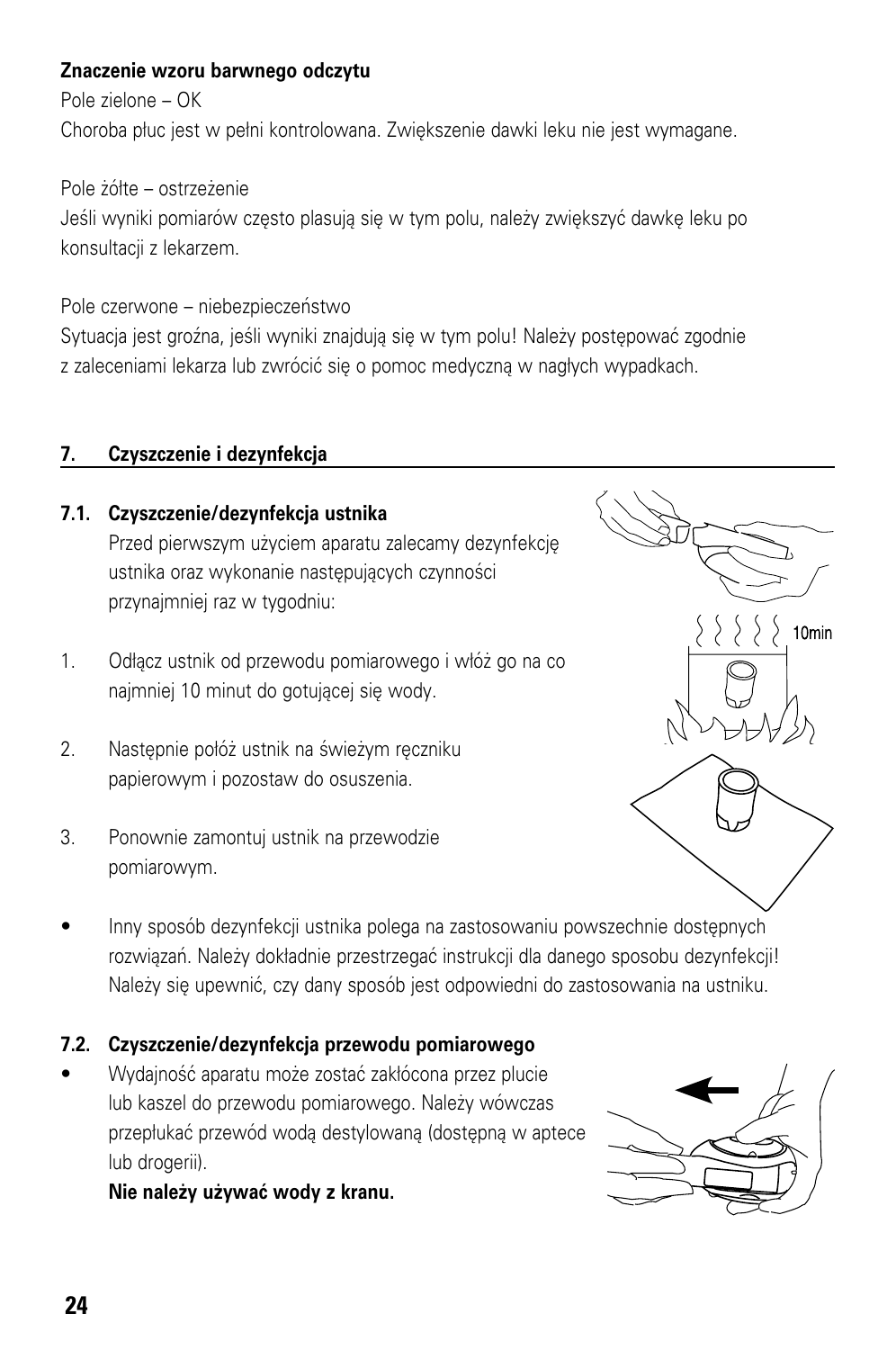- 1. Odłącz przewód pomiarowy od elementu głównego przesuwając go do przodu.
- 2. Odłącz ustnik od przewodu pomiarowego.
- 3. Przepłucz przewód wodą destylowaną, a następnie wytrząśnij z niego wodę i odłóż go na świeży ręcznik papierowy, aby całkowicie wysechł.
- W przypadku, gdy inny użytkownik skorzystał już z aparatu, należy zdezynfekować przewód pomiarowy:
- 1. Odłącz przewód według powyższych instrukcji i zdezynfekuj go dowolnym powszechnie dostępnym sposobem. Należy dokładnie przestrzegać instrukcji dla danego sposobu dezynfekcji!
- 2. Nie wolno wkładać przewodu pomiarowego do gotującej się wody!
- 3. Ponownie podłącz ustnik do przewodu pomiarowego i zamontuj przewód z powrotem na elemencie głównym według rysunku. Przewód musi 'zatrzasnąć się' w ustalonej pozycji.
- 4. Upewnij się, czy przewód pomiarowy oraz element główny pasują to siebie poprzez sprawdzenie, czy oznaczenia na przewodzie oraz na urządzeniu są identyczne.

### **7.3. Czyszczenie elementu głównego**

Element główny należy czyścić raz dziennie czystą, wilgotną szmatką. Nie wolno umieszczać elementu głównego w wodzie!











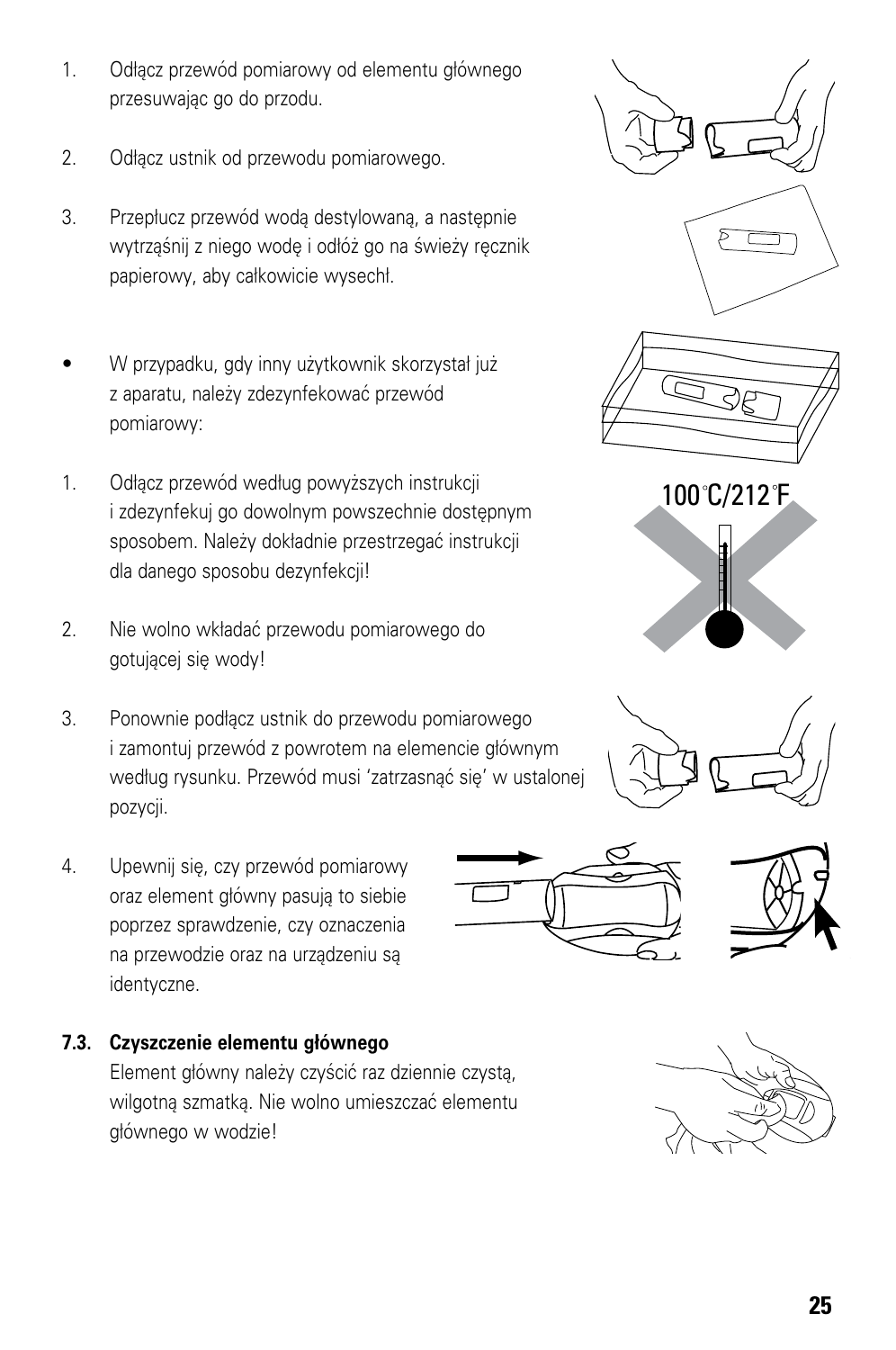#### **8. Obsługa pamięci**

Na wyświetlaczu można obejrzeć 240 wpisów danych o wynikach:

- 1. Włącz aparat i naciśnij przyciski przewijania zawartości pamięci.
- 2. Naciśnięcie przycisku «<» umożliwia podgląd ostatniej wartości zapisanej w pamięci z datą i godziną; jednokrotne naciśnięcie tego przycisku pokazuje wszystkie zapisane dane. Stale naciskając przycisk można szybko przeglądać wpisy w pamięci.
- 3. Przycisk «>» działa w odwrotnym kierunku.
	- **• Informacja o przepełnionej pamięci** Gdy w pamięci znajduje się 230 lub więcej wpisów danych, po włączeniu aparatu na wyświetlaczu miga napis «MR XX» informujący o niskiej pojemności pamięci.



**• Pamięć pusta**

 **Uwaga! Pamięć jest zerowana automatycznie po przesłaniu danych do komputera.** Gdy aparat ma zostać przekazany innej osobie, należy ręcznie wyzerować pamięć. Aby usunąć wszystkie dane, należy równocześnie nacisnąć przyciski «<» oraz «>» i przytrzymać je przez 5 sekund, a następnie zwolnić. Na wyświetlaczu przez ok. 3 sekundy będzie migał napis «clr». Jeśli dane naprawdę mają zostać wymazane z pamięci, podczas migania napisu należy nacisnąć przycisk ON/OFF (WŁ./WYŁ.). W przeciwnym wypadku aparat powróci do trybu normalnego działania, a dane pozostaną w pamięci.









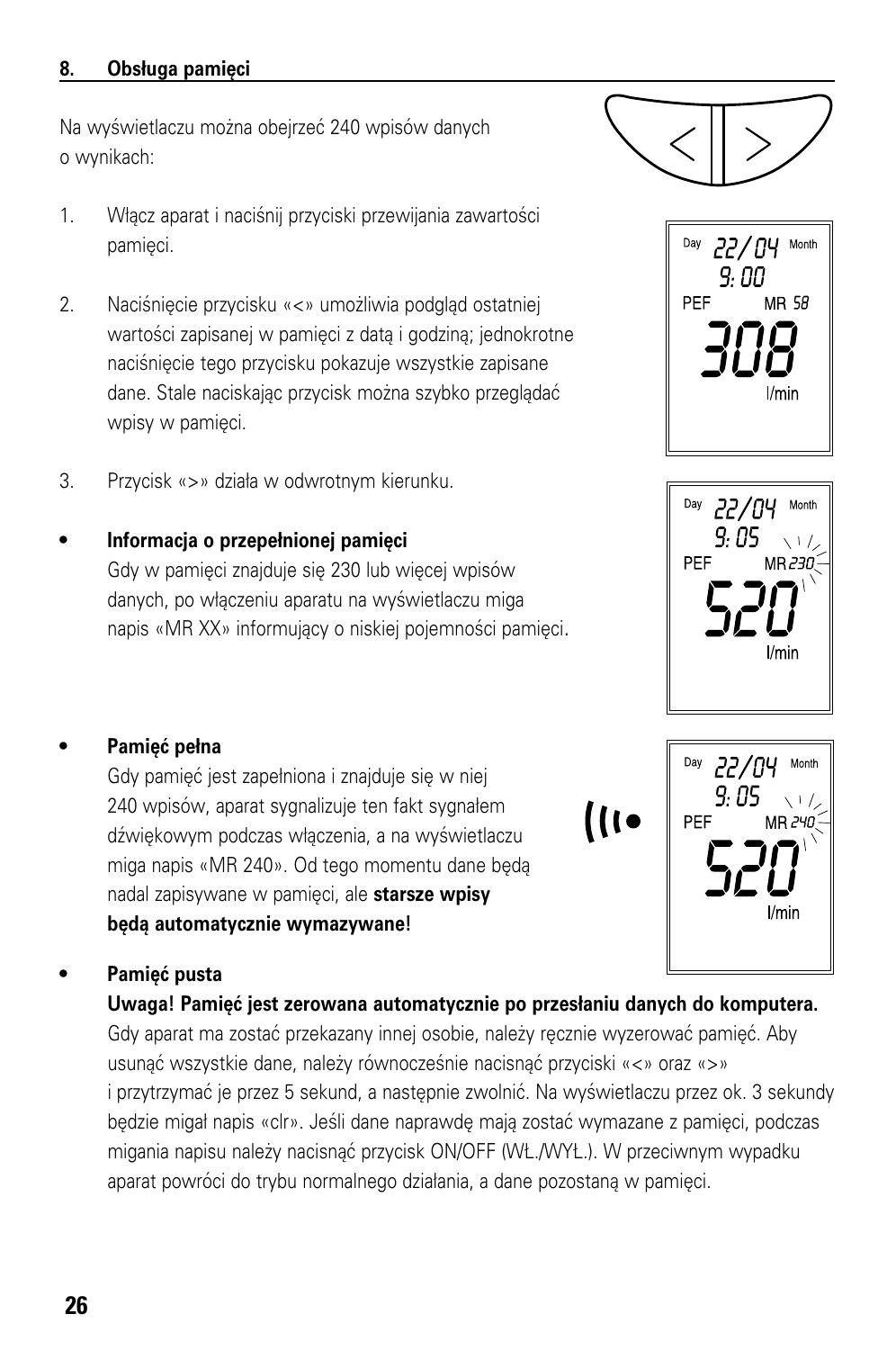### **• Zerowanie ostatniego pomiaru**

W celu usunięcia ostatniego pomiaru w pamięci urządzenia należy jednocześnie nacisnąć obydwa przyciski przewijania zawartości pamięci i trzymać je przez 5 sekund. Na wyświetlaczu przez około 3 sekundy będzie migał napis «clr». Chcąc wyzerować ostatni pomiar należy ponownie przycisnąć obydwa przycisku w trakcie migotania napisu na ekranie.

### **9. Drukowanie danych za pomocą drukarki diagnostycznej Microlife**

Do aparatu można podłączyć drukarkę diagnostyczną Microlife (dostępną jako urządzenie dodatkowe), aby za jej pomocą drukować dane z pamięci.

- 1. Otwórz komorę pamięci od spodu.
- 2. Podłącz jeden koniec kabla drukarki do gniazdka obok symbolu drukarki, a drugi koniec napisu «Input» («Wejście»). Oba końce kabla pasują zarówno do aparatu, jak i do drukarki.
- 3. Umieść papier w drukarce według instrukcji dostarczonej z drukarką.
- 4. Włącz drukarkę przesuwając przycisk Start na pozycję («I»).
- 5. Naciśnij przycisk ON/OFF (WŁ./WYŁ.), aby włączyć aparat do kontrolowania objawów astmy.

### **6. Drukowanie pojedynczego wyniku**

Wybierz wartość do wydrukowania spośród wpisów w pamięci naciskając przycisk «<» lub «>». Naciśnij mały włącznik obok symbolu drukarki na komorze pamięci. «Pr 1» is displayed and the printer starts printing.

### **• Drukowanie wszystkich danych zapisanych w pamięci**

Należy wykonać opisane wyżej czynności z tą różnicą, że mały włącznik obok symbolu drukarki ma zostać przytrzymany przez ok. 3 sekundy. Na wyświetlaczu pojawi się napis «Pr» i rozpocznie się drukowanie wszystkich danych.

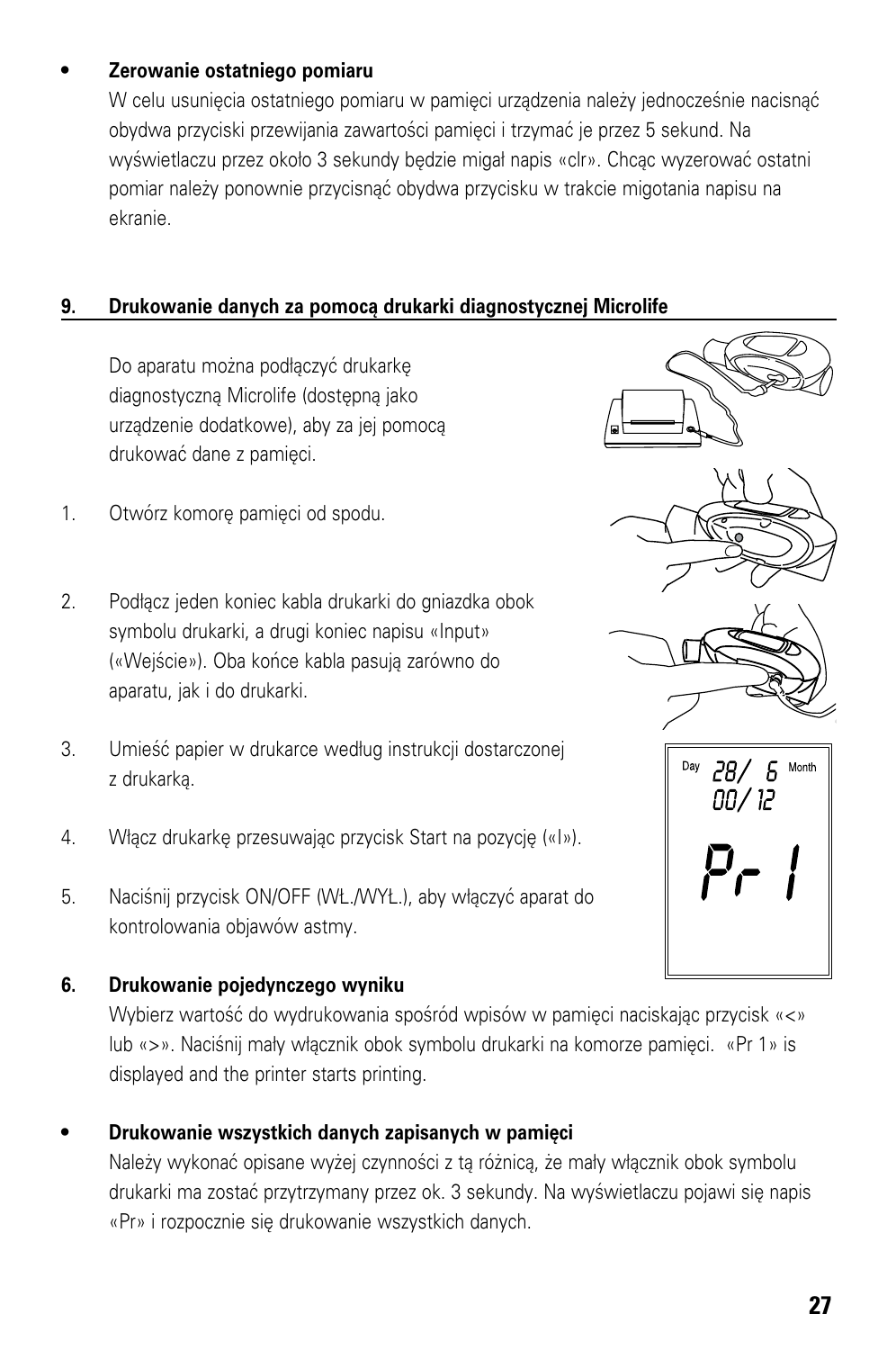Aparat można podłączyć do komputera przez port USB, co umożliwia przeanalizowanie wszystkich danych z pamięci aparatu za pomocą programu do analizy objawów astmy Microlife. W tej sprawie prosimy o kontakt z przedstawicielem handlowym firmy Microlife.

### **11. Komunikaty/wady w działaniu/błędy**

W przypadku wystąpienia błędu zostanie wyświetlony jeden z podanych poniżej kodów błędu.

| Komunikat       | Przyczyba                                                      | Rozwiązanie problemu                                                 |
|-----------------|----------------------------------------------------------------|----------------------------------------------------------------------|
| Er <sub>2</sub> | Nie działa przesyłanie danych<br>pomiedzy aparatem a drukarką. | Należy sprawdzić połączenie kablowe<br>pomiedzy aparatem a drukarką. |
| Ino             | W pamieci aparatu nie ma<br>żadnych danych.                    |                                                                      |
| Hi              | Wynik przekracza 900 ml/min.                                   | Jest to bardzo dobry wynik.                                          |

### **Pozostałe możliwe wady w działaniu:**

Jeśli w czasie użytkowania aparatu wystąpią problemy, należy sprawdzić poniższą listę:

| Wada w działaniu                                                        | Rozwiązanie problemu                                                                                                                                                                                                                                                                                                                                         |
|-------------------------------------------------------------------------|--------------------------------------------------------------------------------------------------------------------------------------------------------------------------------------------------------------------------------------------------------------------------------------------------------------------------------------------------------------|
| Ekran wyświetlacza jest pusty.                                          | 1. Należy sprawdzić polaryzację baterii (+/-)                                                                                                                                                                                                                                                                                                                |
| Baterie zostały umieszczone w aparacie.                                 | 2. Jeśli wskazania wyświetlacza są błedne lub<br>nietypowe, należy wyjąć baterie i wymienić je na<br>nowe.                                                                                                                                                                                                                                                   |
| Aparat często w ogóle nie wykonuje<br>pomiaru lub podaje błedne wyniki. | Należy upewnić się, czy przewód pomiarowy jest<br>podłączony prawidłowo.<br>Należy sprawdzić, czy wiatraczek obraca<br>2.<br>sie podczas dmuchania w przewód. Różne<br>przedmioty, kurz, płyny lub śluz mogą zakłócać<br>obroty wiatraczka. Należy wówczas wyczyścić<br>przewód pomiarowy według instrukcji.<br>Należy skonsultować wyniki z lekarzem.<br>3. |

Jeżeli mają Państwo pytania związane z użytkowaniem aparatu, prosimy zapytać przedstawiciela handlowego lub aptekarza o dane przedstawiciela Microlife Service w Państwa kraju. Zespół serwisantów Microlife z przyjemnością udzieli Państwu pomocy.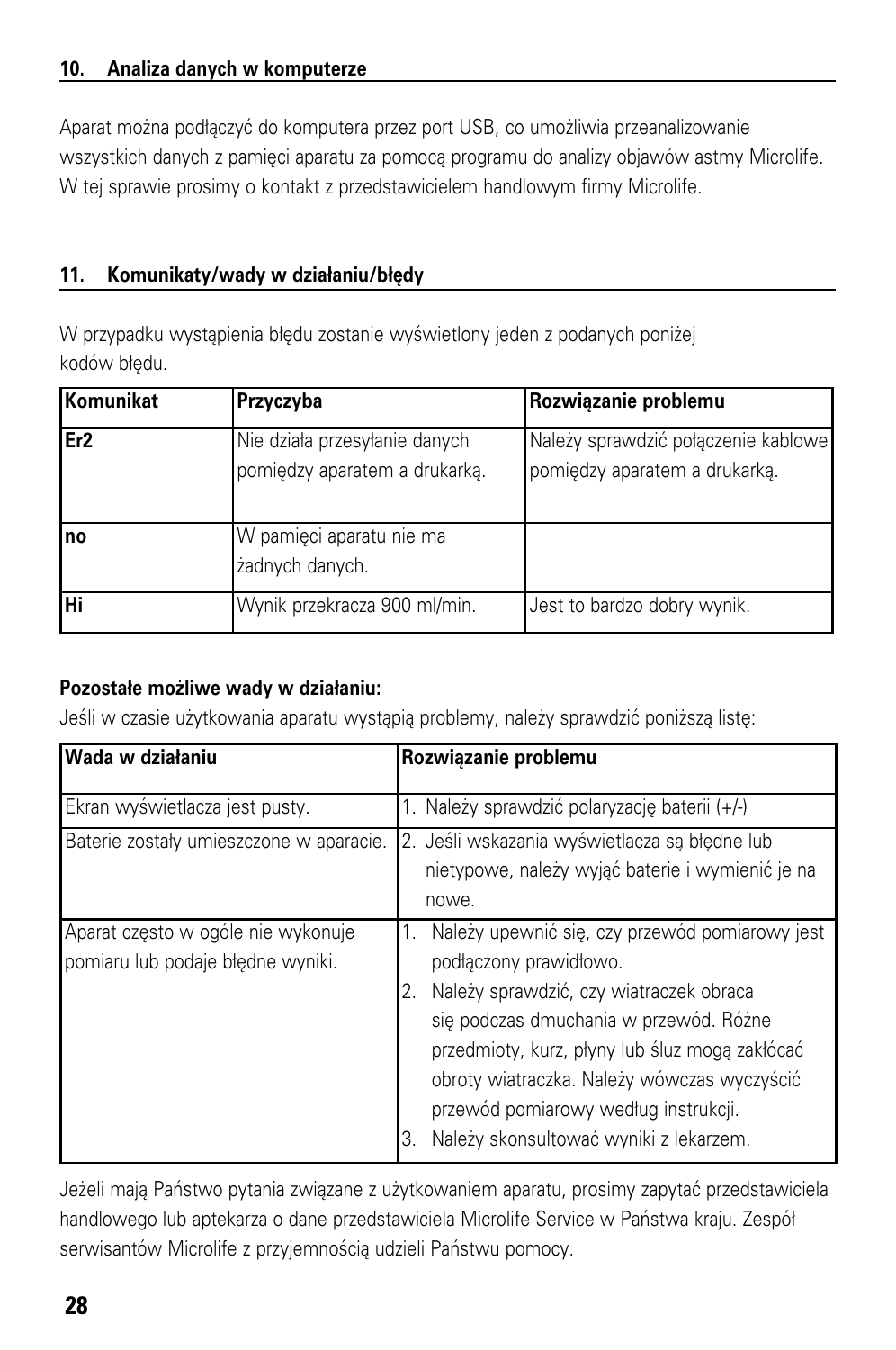### **12. Wymiana baterii**

Gdy na wyświetlaczu pojawi się symbol zużycia baterii, urządzenie zostanie zablokowane do momentu wymiany baterii.

Należy używać baterii 1,5 V z oznaczeniem «Long-Life» lub «Alkaline», rozmiar AAA. NIE zaleca się używania akumulatorów 1,2 V. Jeśli aparat nie będzie używany przez dłuższy okres czasu. należy wyjąć baterie.

Uwaga! Podczas wymiany baterii dane zapisane w pamięci aparatu są dobrze chronione i NIE zostaną utracone.

**Po wymianie baterii (lub po odłączeniu urządzenia od źródła zasilania) należy ponownie ustawić godzinę/datę! W przeciwnym razie zapisywanie danych w pamięci będzie niemożliwe.**

#### **13. Informacje dotyczące przechowywania urządzenia i bezpieczeństwa**

- Nie wolno narażać urządzenia na działanie skrajnych temperatur, wilgoci, kurzu ani bezpośredniego światła słonecznego.
- Urządzenie należy czyścić miękką, suchą szmatką. Nie wolno używać benzyny, rozcieńczalników ani podobnych rozpuszczalników. Nie wolno myć przewodu pomiarowego w zmywarce do naczyń!
- Nie wolno upuszczać aparatu ani obchodzić się z nim nieostrożnie. Należy unikać silnych drgań.
- Nigdy nie należy podejmować samodzielnych prób naprawy urządzenia. Wszelkie przypadki otwarcia urządzenia bez upoważnienia autoryzowanego serwisu spowodują unieważnienie warunków gwarancji!
- Jeśli urządzenie zostanie uderzone (upuszczone), wystąpią wady w działaniu lub uszkodzenia albo aparat będzie wskazywał nieoczekiwane wyniki pomiarów, należy sprawdzić stan urządzenia w serwisie firmy Microlife w kraju użytkownika.

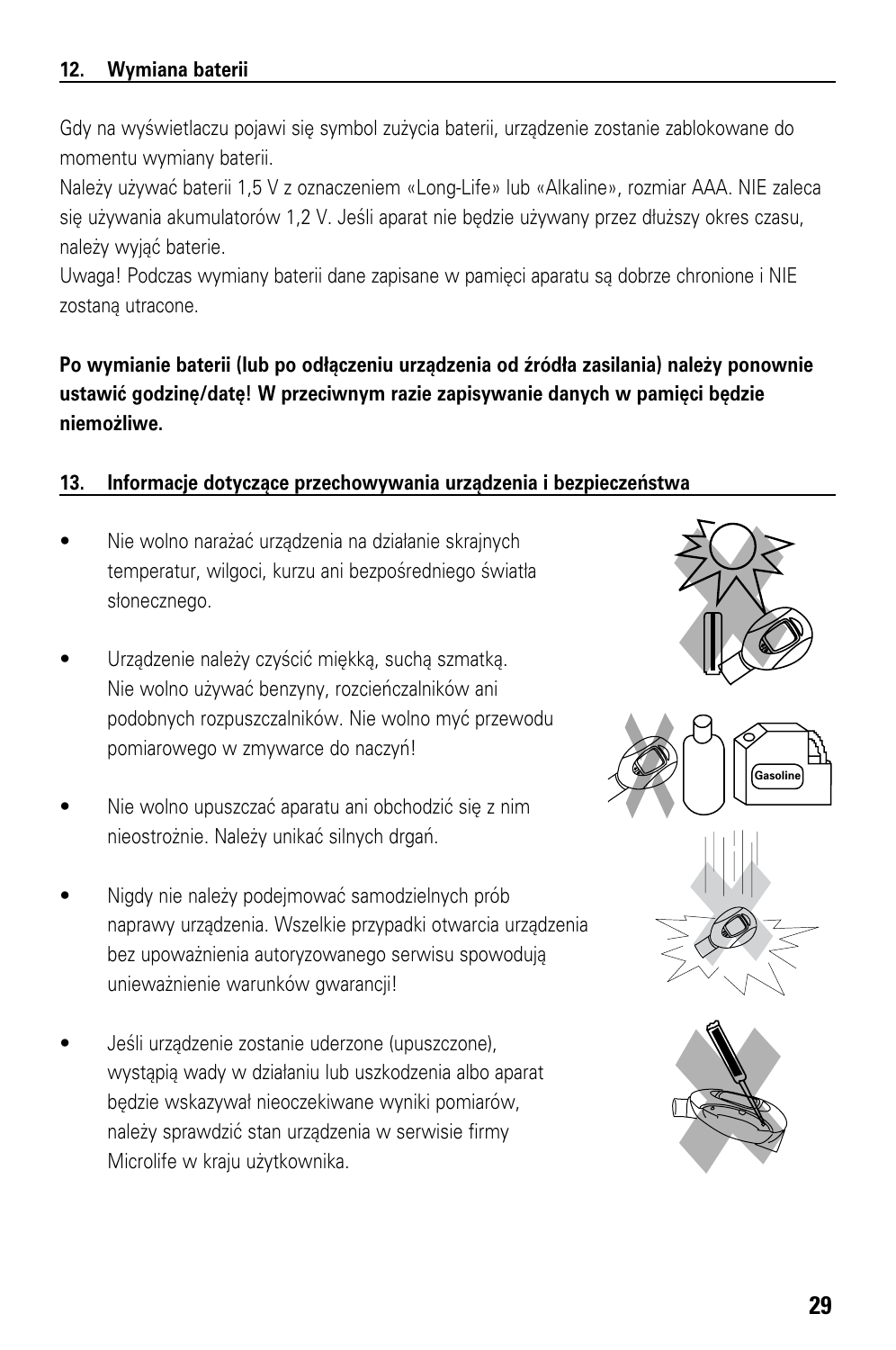#### **14. Gwarancja**

Niniejsze urządzenie jest objęte dwuletnią gwarancją licząc od daty zakupu. Gwarancją dotyczy elementu głównego oraz przewodu pomiarowego. Gwarancja nie ma zastosowania w przypadku uszkodzeń spowodowanych przez nieprawidłową obsługę, wyciek z baterii, wypadki powodujące uszkodzenie mechaniczne urządzenia, nieprzestrzeganie instrukcji obsługi oraz modyfikowanie urządzenia przez osoby trzecie. Gwarancja jest ważna tylko razem z dowodem zakupu lub kartą gwarancyjną wypełnioną przez sprzedawcę.

Nazwa i adres firmy sprzedawcy:

### **15. Dane techniczne**

| Zakres pomiarowy:      | PEF od 50 do 900 l/min                                                                                                                                                                                                                                                                      |
|------------------------|---------------------------------------------------------------------------------------------------------------------------------------------------------------------------------------------------------------------------------------------------------------------------------------------|
|                        | FEV1 od 0,01 do 9,99 litrów                                                                                                                                                                                                                                                                 |
| Metoda pomiaru:        | Za pomoca wiatraczka obrotowego                                                                                                                                                                                                                                                             |
| Dokładność:            | PEF ± 20 l/min. lub 10% wartości odczytu, w zależności od tego,<br>która wartość jest wieksza.<br>FEV <sub>1</sub> ± 0.1 I lub 5% wartości odczytu, w zależności od tego, która<br>wartość jest większa.                                                                                    |
| Jednostka pomiarowa:   | PEF 1 I/min; FEV <sub>1</sub> 0,01 I                                                                                                                                                                                                                                                        |
| Bezpieczeństwo danych: | kopia bezpieczeństwa wykonywana przez EEPROM                                                                                                                                                                                                                                                |
| Pamieć:                | 240 pomiarów z datą/godzina                                                                                                                                                                                                                                                                 |
| Rozmiar:               | 77 (W) x 144 (L) x 48 (H) mm                                                                                                                                                                                                                                                                |
| Waga:                  | 150 g (z bateriami)                                                                                                                                                                                                                                                                         |
| Temperatura:           | -5 do +50°C lub 23 do 122°F                                                                                                                                                                                                                                                                 |
| Wilgotność:            | maks. 10 do 90% wilgotności wzgl.                                                                                                                                                                                                                                                           |
| Temperatura robocza:   | 10 do 40 °C lub 50 do 104 °F                                                                                                                                                                                                                                                                |
| Wilgotność robocza:    | maks. 10 do 85% wilgotności wzgl.                                                                                                                                                                                                                                                           |
| Zasilanie:             | 2 baterie 1.5 V. rozmiar AAA                                                                                                                                                                                                                                                                |
| Odnośnik do standardu: | CE (Wytyczna UE 93/42/EWG) EN60601-1<br>Aktualizacja standardu ATS z 1994                                                                                                                                                                                                                   |
| Wymagania systemu:     | Microsoft <sup>®</sup> Windows <sup>®</sup> XP, Vista, 7, 8, procesor min. 550 MHz,<br>min. 500 MB wolnego miejsca na dysku twardym, 256 MB<br>pamieci RAM, min. rozdzielczość: 800x600 w 256 kolorach, naped<br>CD-ROM dostep do Internetu w celu pobrania online, jeden<br>wolny port USB |

Urządzenie posiada Wpis do Rejestru Wyrobów Medycznych. Firma zastrzega sobie prawo do wprowadzania zmian technicznych!